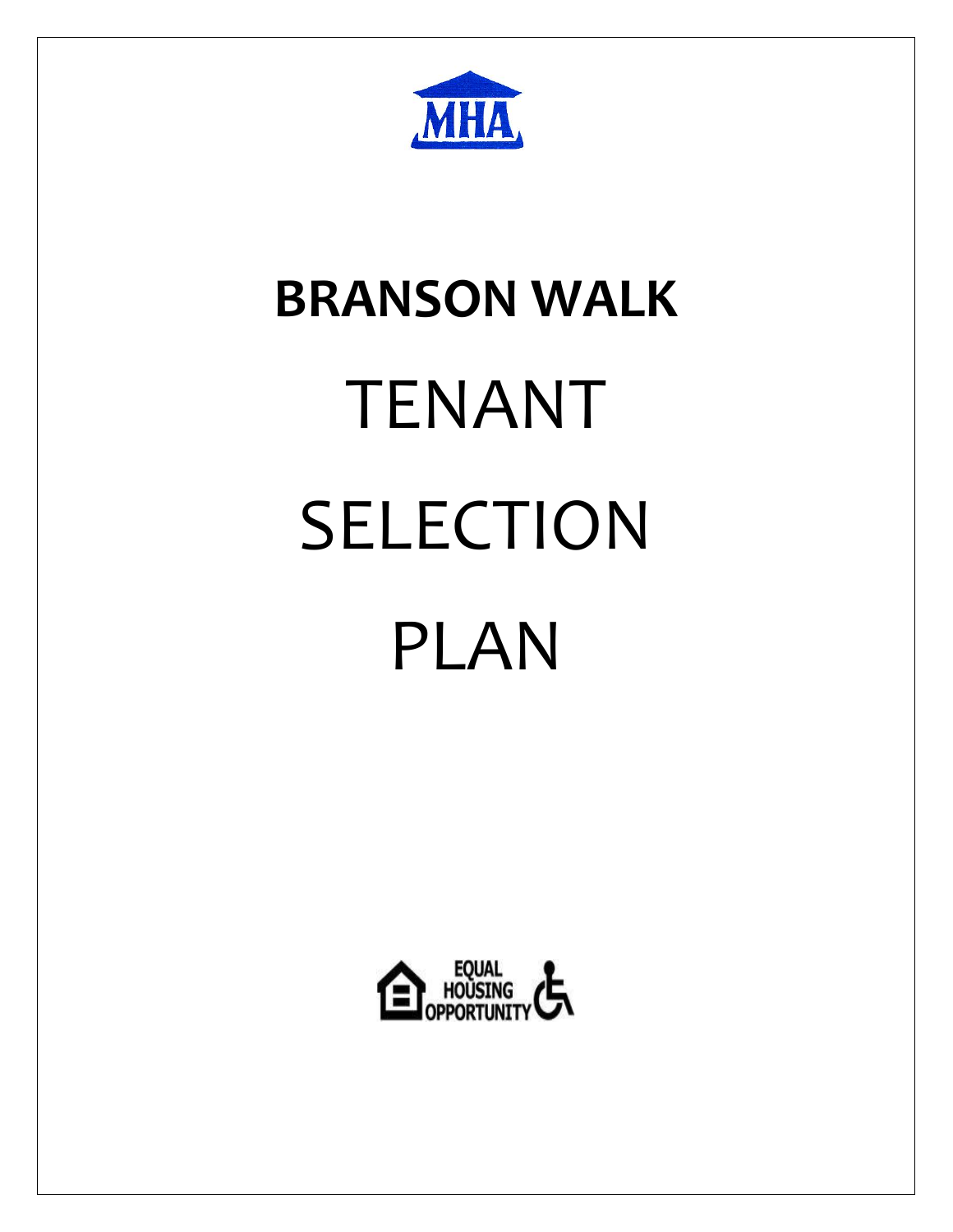# **TABLE OF CONTENTS**

| <b>INTRODUCTION</b>                                                                | 3              |  |
|------------------------------------------------------------------------------------|----------------|--|
|                                                                                    |                |  |
| <b>ELEMENTS OF THE TENANT SELECTION</b>                                            | 3              |  |
| A. Right to Apply                                                                  |                |  |
| B. Statement of Non-discrimination                                                 |                |  |
| C. Applicants with Disabilities and Reasonable Accommodations                      |                |  |
| D. Improving Access to Services for Persons with Limited english Proficiency (LEP) |                |  |
| PROJECT ELIGIBILITY REQUIREMENTS                                                   |                |  |
| A. Project-Specific requirements                                                   |                |  |
| <b>B.</b> Applicant Requirements                                                   | 4              |  |
| C. Citizenship/Immigration Status Requirement                                      | 5              |  |
| D. Social Security Number (SSN) Requirements                                       | 5              |  |
| <b>RESIDENT CRITERIA</b>                                                           | 6              |  |
| A. Prohibition Against Double Subsidies                                            | 6              |  |
| <b>B. Consent and Verification Forms</b>                                           | 6              |  |
| <b>INCOME LIMITS</b>                                                               | 7              |  |
| <b>WAITING LIST AND TENANT SELECTION</b>                                           | $\overline{7}$ |  |
| A. Accepting Applications                                                          | 7              |  |
| <b>B.</b> Preferences                                                              | 8              |  |
| C. Income Target Requirements                                                      | 9              |  |
| D. Applicant Screening                                                             |                |  |
| E. Mandatory Denial of Admission                                                   |                |  |
| F. Other Grounds for Denial of Admission                                           |                |  |
| G. Consideration of Mitigating Circumstances                                       |                |  |
| H. Rejecting Ineligible Applicants                                                 | 12             |  |
| Notification of Applicant Rejection                                                | 12             |  |
| <b>OCCUPANCY STANDARDS</b>                                                         | 12             |  |
| <b>UNIT TRANSFER POLICY</b>                                                        |                |  |
| <b>FAIR HOUSING AND 504 POLICIES</b>                                               |                |  |
| <b>OPENING AND CLOSING THE WAITING LIST</b>                                        |                |  |
| <b>STUDENT RULES</b>                                                               |                |  |
| <b>PROTECTION FOR VICTIMS OF DOMESTIC VIOLENCE (VAWA)</b>                          |                |  |
| <b>SCREENING PROCEDURES</b>                                                        | 17             |  |
| <b>WHEN APPLICANT INFORMATION CHANGES</b>                                          |                |  |
| <b>UPDATING THE WAITING LIST</b>                                                   |                |  |
| <b>LEASE PROCESSING</b>                                                            |                |  |
| <b>CHARGES FOR FACILITIES AND SERVICES</b>                                         |                |  |
| <b>SECURITY DEPOSIT REQUIREMENTS</b>                                               |                |  |
| <b>UNIT INSPECTIONS</b>                                                            |                |  |
| <b>ANNUAL RE-CERTIFICATION</b>                                                     |                |  |
| INTERIM RECERTIFICATION REPORTING POLICY                                           |                |  |
|                                                                                    |                |  |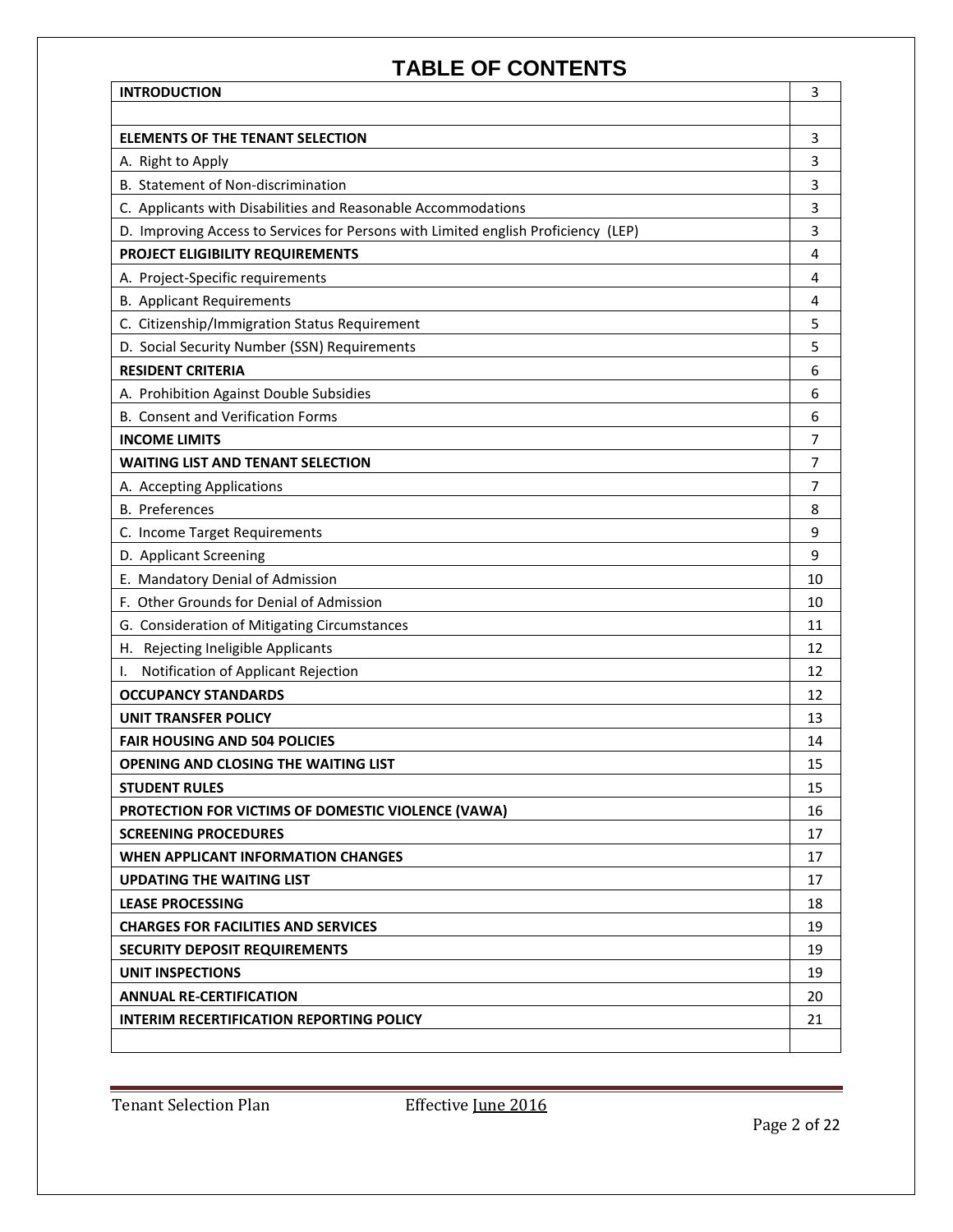### **INTRODUCTION**

The objective of this Tenant Selection Plan is to consolidate relevant policies and procedures affecting tenant selection pursuant to applicable federal and state laws and the Tenant Selection Regulations published by the HUD Occupancy handbook – 4350.3 Rev.1, Change 4, and the Rental Assistance Demonstration (RAD) Final Rule. The Tenant Selection Plan sets forth procedures for processing and selecting applicants, including the establishment of preferences and priorities, occupancy standards, rejection standards, reviews and appeals of rejection decisions, and notice requirements.

# **ELEMENTS OF THE TENANT SELECTION PROCESS**

**A. Right to Apply:** No person may be refused the right to apply for housing unless the development's waiting list is closed for a particular unit size or type, and notice of the closed waiting list has been posted. *For further information on closing of a waiting list, see the Waiting List section.* 

**B. Statement of Non-discrimination:** It is the policy of Branson Walk (hereinafter referred to as Management), to promote equal opportunity and non-discrimination in compliance with, but not limited to, the federal and state constitutions and legislative enactments addressing discrimination in housing including, The Fair Housing Amendments Act of 1988, 42 U.S.C.A. 33 3601-3620, Section 504 of the Rehabilitation Act of 1973, 29 U.S.C.A  $\rightarrow$  794 et seq., The Americans with Disabilities Act of 1990, 42 U.S.C.A. 33 12101-12213, Title VI of the Civil Rights Act of 1964, 42 U.S.C.A  $\rightarrow$  2000d, the Age Discrimination Act of 1975, 42 U.S.C.A.  $\rightarrow$  6101-6107, Executive Order 11,063, and all other relevant State Laws. In furtherance of this policy:

Management will not discriminate on the basis of race, color, creed, religion, national or ethnic origin, citizenship, ancestry, sex, sexual orientation, familial status, disability, age or other basis prohibited by local, state or federal law in any aspect of tenant selection or matters related to continued occupancy. Management will affirmatively market the property as specified in its Affirmative Fair Marketing Plan.

The Final Rule published as *Equal Access to Housing in HUD Program -- Regardless of Sexual Orientation or Gender Identity ensures that HUD's core housing programs are open to all eligible persons regardless of sexual orientation, gender identity or marital status. The Marietta Housing Authority will comply with this rule and state and local laws that provide the same or similar protections.*

**C. Applicants with Disabilities and Reasonable Accommodations:** Management will make reasonable accommodations in policies or reasonable modification of common or unit premises for all applicants with disabilities (as defined in the above listed Acts or any subsequent legislation) who require such changes to have equal access to any aspect of the application process or to the development and its programs and services; e.g., arrange for sign language interpreters or other communication aids for interviews during the application process.

**D. Improving Access to Services for Persons with Limited English Proficiency (LEP):**  Management will take affirmative steps to communicate with persons who need services or information in a language other than English. This may include interpreter services and/or written materials translated into other languages.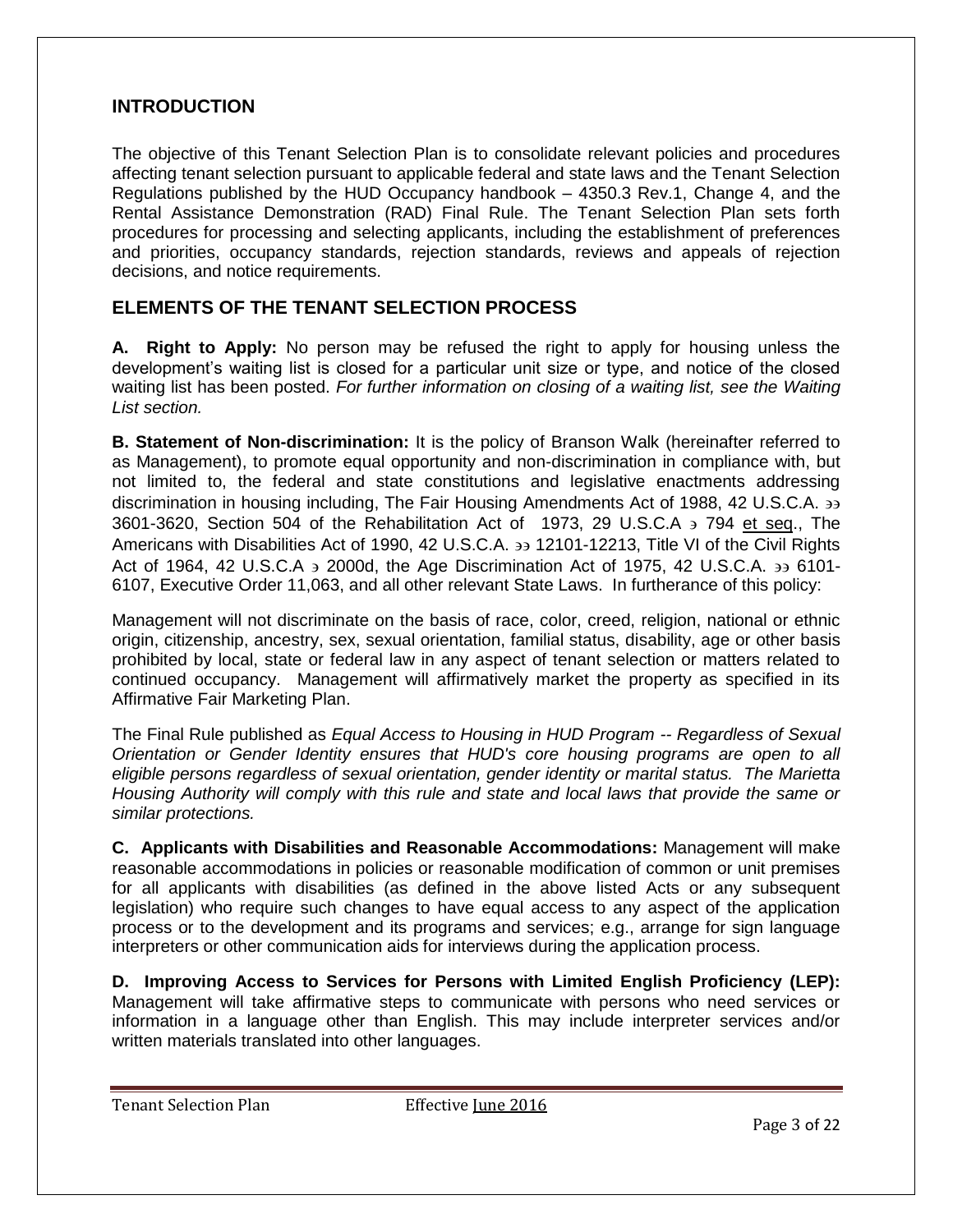# **PROJECT ELIGIBILITY REQUIREMENTS**

# **A. Project-Specific Requirements:**

Branson Walk is a ranch style residential property located at 419 Aviation Road, Marietta, GA. This project includes 25 units in the Johnny Walker community located on Thurman Court in Marietta, GA. These properties formerly received funding through a Public Housing Annual Contributions Contract, and was converted to Section 8 PBRA under the Rental Assistance Demonstration (RAD) Program.

Branson Walk was constructed in 1964, and consisted of a total of 100 units. The property was substantially rehabilitated in 2004. In 2011, 14 new construction units were added to the property. The property has a total of 114 units. 112-one-bedroom apartments and 2-twobedroom apartments designed primarily for occupancy by elderly and disabled residents and is designated as an elderly/disabled project.

As of September 21, 2013, smoking is prohibited at all property owned by the Marietta Housing Authority, including, but not limited to Branson Walk and Johnny Walker Community in Marietta, and MHA Central Office. Smoking is prohibited throughout the entire properties including, but not limited to, all apartments, shared areas, entryways, hallways, stairwells, balconies, lobbies, community rooms, laundry rooms, building grounds, and parking lots. Smoking is also prohibited in all MHA vehicles. Smoking includes, but is not limited to, the use of cigarettes, cigars, pipe, tobacco or incense products. See #12. Non-Smoking Policy under the "House Rules".

Visit MHA's Website: *www.mariettahousingauthority.org*

# **B. APPLICANT REQUIREMENTS**

All applicants must initially qualify according to the Low Income Limits (80% of AMI) for the Marietta, GA MSA area, as published annually by HUD.

The Tenant Selection Plan sets forth the essential requirements of tenancy and the grounds on which tenants may be rejected. Rejection of an applicant is appropriate where Management has a reasonable basis to believe that the tenant cannot meet these essential requirements, summarized as follows:

- To pay rent and other charges under the lease in a timely manner;
- To care for and avoid damaging the unit and common areas, to use facilities and equipment in a reasonable way, and to create no health or safety hazards;
- Not to interfere with the rights of others and not to damage the property of others;
- Not to engage in any activity that threatens the health, safety or right to peaceful enjoyment of other residents or staff;
- Not to engage in activity on or near the premises that involves illegal use of controlled substances, abuse of alcohol, or weapons;
- Not to engage in any criminal activity on or off the premises that would be detrimental to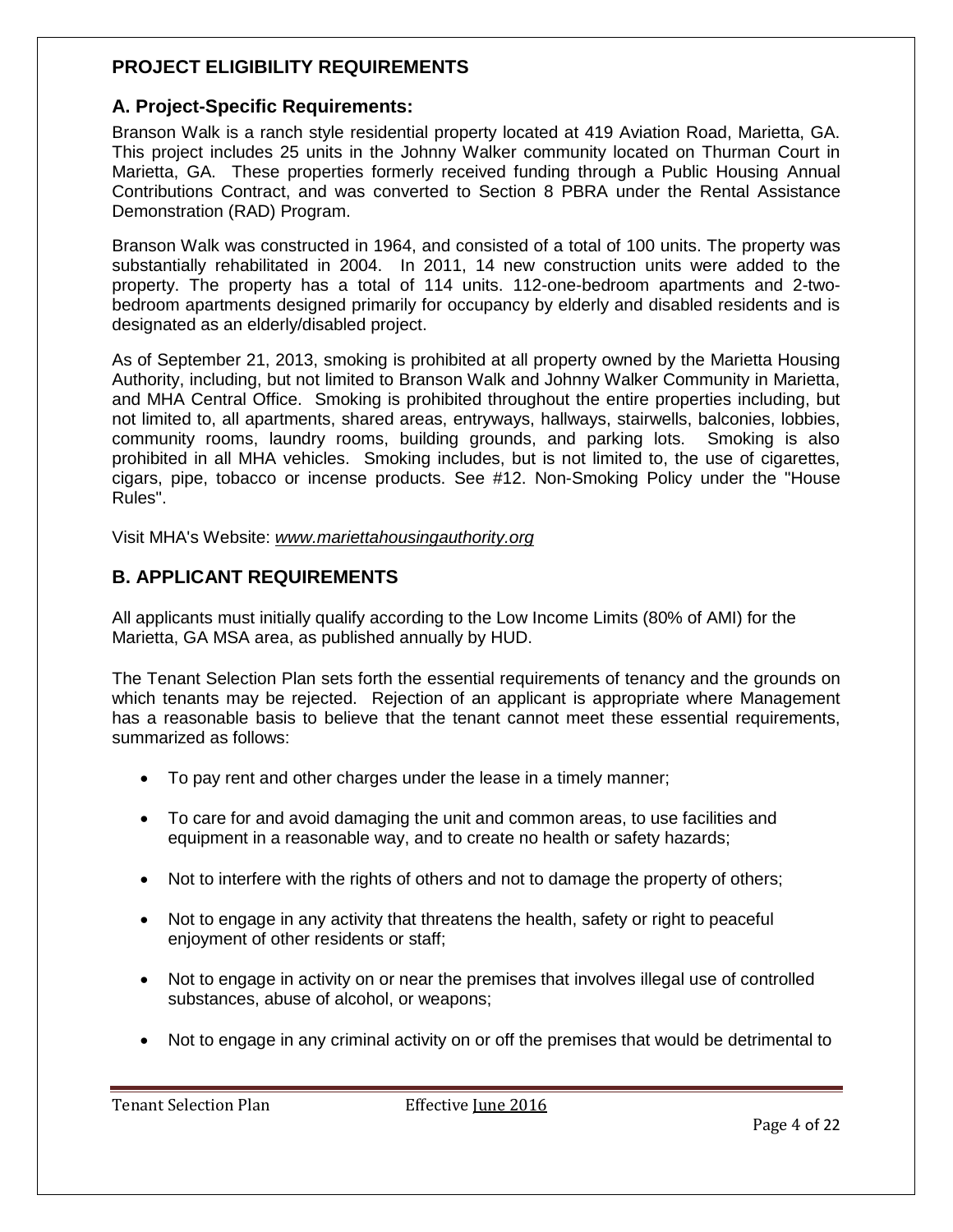the safety and well-being of residents should it occur on the premises, and

 To comply with necessary and reasonable rules and program requirements of the housing provider.

# **C. CITIZENSHIP/IMMIGRATION STATUS REQUIREMENTS:** By law, assistance

in subsidized housing is restricted to the following:

- (1) U.S. citizens or nationals; and
- (2) Non-citizens who have eligible immigration status as determined by HUD.

All family members, regardless of age, at admission must declare their citizenship or immigration status. U.S. citizens must sign a declaration of citizenship.

Noncitizens (except those aged 62 and older) must provide a signed declaration of eligible immigration status, a signed verification consent form and submit one of the HUD-approved DHS documents verifying their immigration status, or sign a declaration that they do not contend eligible immigration status. Noncitizens aged 62 and older must sign a declaration of eligible immigration status and provide a proof of age document.

Management will utilize the Multifamily Systematic Alien Verification for Entitlements (SAVE) System to verify the validity of documentation provided by non-citizen applicants.

Management will follow all Section 214 regulations in providing applicants with due process if the applicant appeals the SAVE System results.

Please note: Management will not delay a family's assistance if the family submitted its immigration documentation in a timely manner but the DHS verification or appeals process has not been completed. If a unit is available, the family has come to the top of the waiting list, and at least one member of the family has been determined to be eligible, Management will offer the family a unit. However, Management will only provide assistance to the family members determined to be eligible and to those family members that submitted their immigration documents on time. If any family members do not provide the required immigration documentation, then the assistance for the family will be prorated.

A mixed family is a family with one or more ineligible family members and one or more eligible family members, and may receive prorated assistance, continued assistance, or a temporary deferral of termination of assistance. Mixed families qualify only for pro-rated assistance in accordance with HUD regulations.

Applicants who hold a non-citizen student visa are ineligible for assistance as are any noncitizen family members living with the student. However, spouses and children who are citizens may receive assistance.

**D. SOCIAL SECURITY NUMBER (SSN) REQUIREMENTS:** All applicant and tenant household members, including live-in aides, must disclose and provide verification of the complete and accurate SSN assigned to them. Exception: Those individuals who do not contend eligible immigration status or tenants who were aged 62 or older as of January 31, 2010, and whose initial determination of eligibility was begun before January 31, 2010.

If a child under the age of 6 years is added to the applicant household within the 6-month period prior to the household's date of admission, the applicant may be determined eligible as long as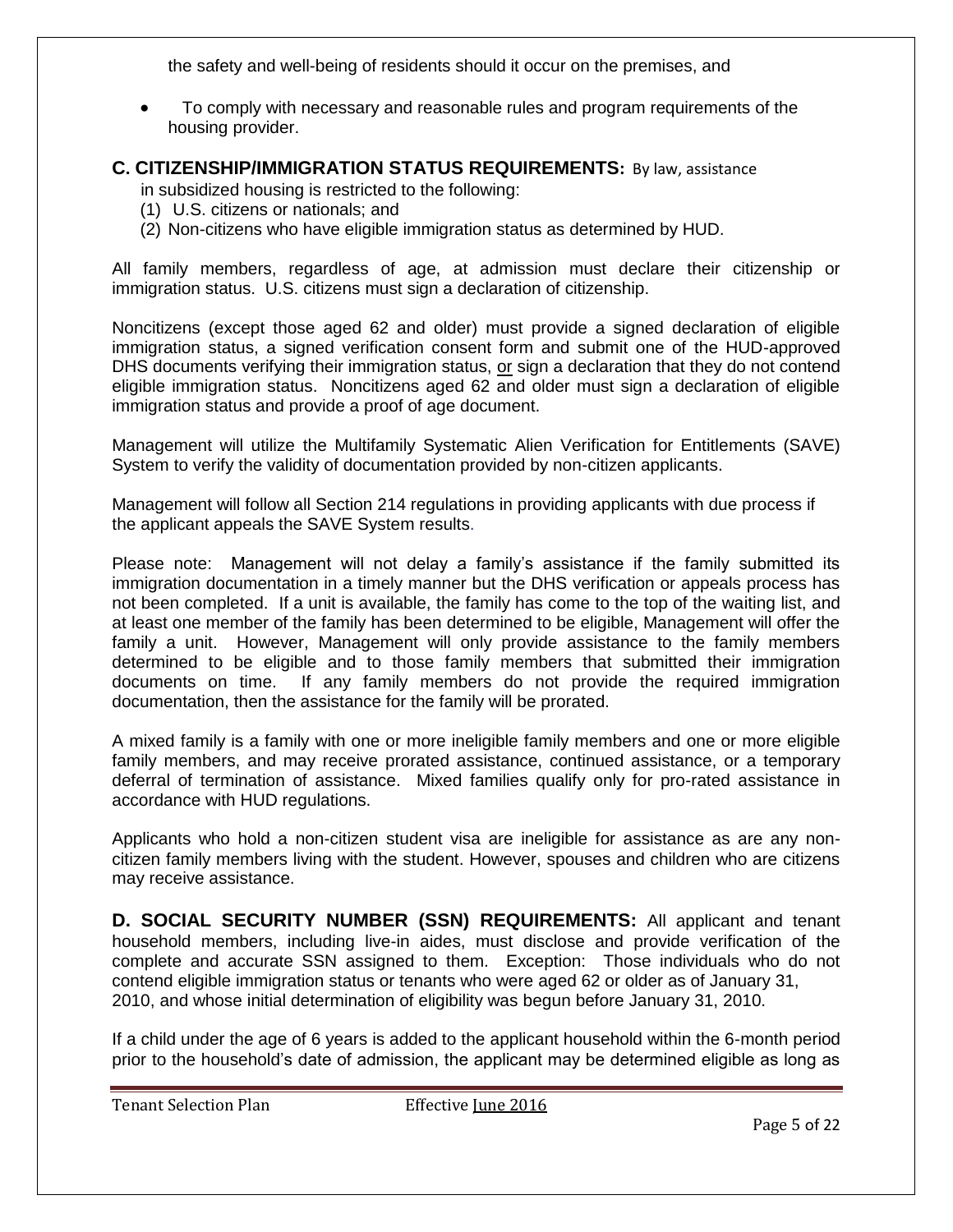the required social security number is provided within 90 calendar days from the date of admission. Management will grant an additional 90 day extension period if management determines that the failure to comply was due to circumstances that could not be foreseen or out of the control of the applicant.

# **RESIDENT CRITERIA**

Residents must meet all required tenant screening criteria outlined in Screening Procedures (page 18), for criminal and past rental history.

**A. SOLE RESIDENCE REQUIREMENT:** A family is eligible for assistance only if the unit will be the family's sole residence. Management shall not provide assistance to applicants who will maintain a residence in addition to the HUD-assisted unit.

All applicants must disclose on their application if they are currently receiving HUD housing assistance. Management will not knowingly assist applicants who will maintain a residence in addition to the HUD-assisted unit.

**B. PROHIBITION AGAINST DOUBLE SUBSIDIES:** Under no circumstances may any tenant benefit from more than one of the following subsidies: Rent Supplement, RAP, Section 202 PAC, Section 202 PRAC or Section 811 PRAC, or project-based Section 8 housing assistance, including Section 202/8, or any Public and Indian Housing (PIH) rental assistance program. Tenants must not receive assistance for two units at the same time. In addition, tenants must not benefit from Housing Choice Voucher assistance in a unit already assisted through project-based Section 8, Rent Supplement, RAP, Section 202 PAC or Section 202 PRAC and Section 811 PRAC, or Public Housing.

All applicants must disclose on their application if they are currently receiving HUD housing assistance. Management will not knowingly assist applicants who will maintain a residence in addition to the HUD-assisted unit.

Management will use the Enterprise Income Verification System (EIV) to determine if the applicant or any member of the applicant household is currently receiving HUD assistance.

This prohibition does not prevent a person who is currently receiving assistance from applying to another property. However, the assisted tenancy in the unit being vacated must end the day before the subsidy begins in the new unit. Management will use the Enterprise Income Verification System (EIV) to determine if the applicant or any member of the applicant household is currently receiving HUD assistance.

# **CONSENT AND VERIFICATION FORMS**

Each family head, spouse, or co-head, regardless of age, and all other household members who are at least 18 years of age must sign and date the HUD-required consent forms, HUD 9887, Notice and Consent for the Release of Information to HUD and to a PHA, and form HUD 9887-A, Applicant's/Tenant's Consent to Release of Information Verification by Owners of Information Supplied by Individuals Who Apply for Housing Assistance.

The release forms must be signed at initial certification and each annual recertification. All adult members regardless of whether they report income must sign and date these forms annually. In addition, all adult members of an applicant or resident family must sign individual consent and verification forms authorizing management to verify family income and other applicable eligibility factors; e.g., disability status, criminal history, credit, rental history. If the applicant or resident, or any adult member of the household does not sign and submit the consent forms as required,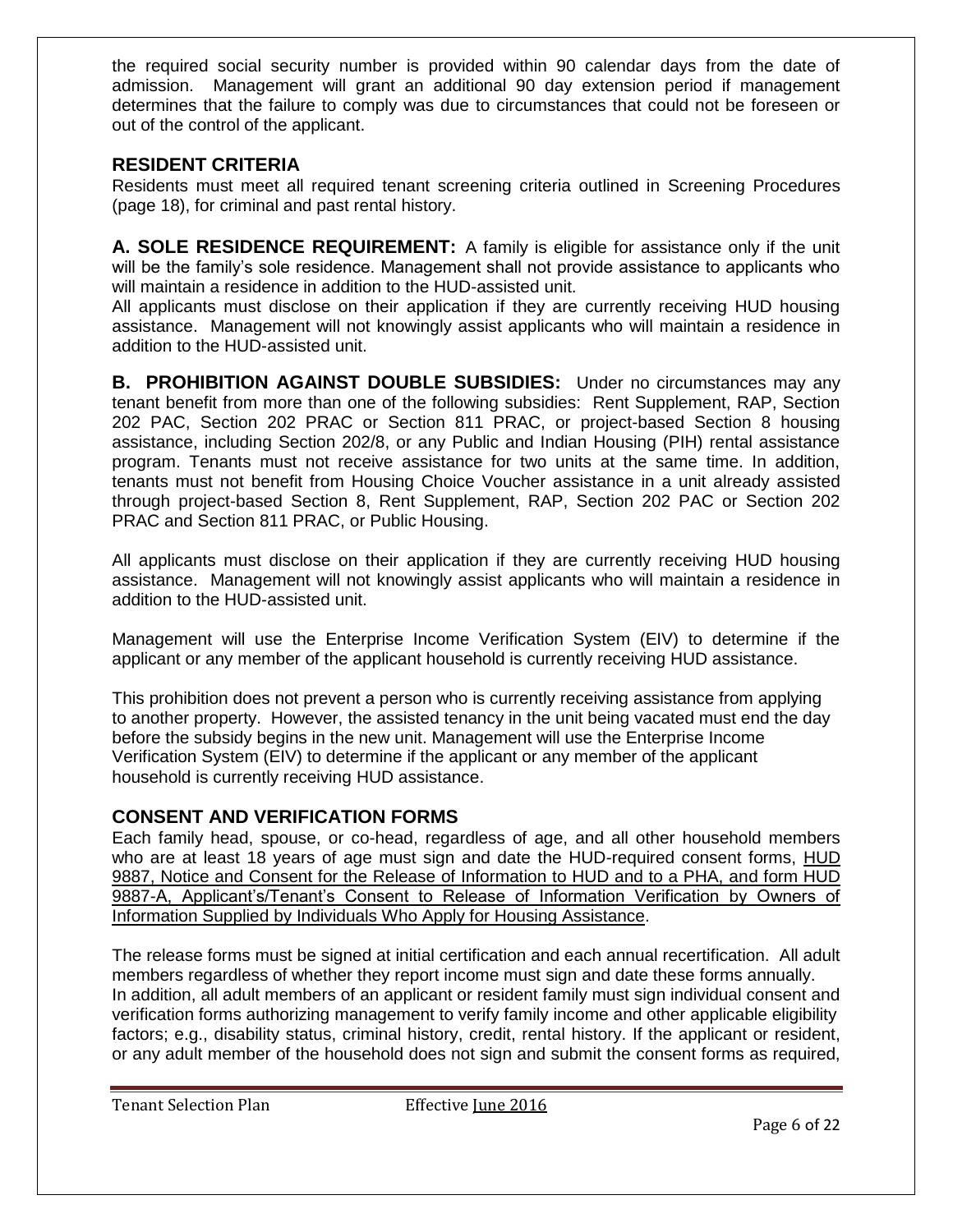Management must deny assistance and admission to the entire family. For current residents, the assistance will be terminated and the family charged market rent.

# **INCOME LIMITS**

Pursuant to the Section 8 PBRA and RAD regulations, Management shall comply with the following income limit requirements:

*Subsidy Type of Income Limit*

Section 8 (pre-1981) Low-Income Limit (80%) Atlanta-Sandy Springs-Marietta, GA MSA

### **WAITING LIST AND TENANT SELECTION**

# **A. Accepting Applications**

*1.* **Application Forms** – Management will initially utilize a pre-application form to obtain information to determine an applicant's apparent eligibility for assistance.

A formal application form will be executed by the applicant prior to admission to the property.

*2.* Pre-application forms will be distributed and accepted in the manner(s) indicated below:

[ X ] In Person [ X ] By Mail (as a reasonable accommodation) [ X ] MHA Website: **www.mariettahousingauthority.org**

The pre- application form:

- Collects all the necessary information to determine program eligibility;
- Provides the opportunity to state the need or desire for an accessible unit;
- Provides the opportunity to apply for a waiting list preference;
- Lists all members of the household, including live-in aide;
- Includes a self-certification as to the accuracy of all information contained in the preapplication form;
- Includes form HUD-92006, Supplement to Application for Federally Assisted Housing

Every pre-application must be completed and signed by the head, co-head or spouse of the household as applicable. All household members 18 years or older must sign a release to conduct criminal background checks, and landlord history references. Live-in aides must sign a release for a criminal background check. Management will process pre-applications as follows:

- **a. Review for completeness –** Prior to listing the applicant on the waiting list, preapplications will be reviewed for completeness. Incomplete applications will be rejected, returned to the applicant and will not be evaluated until all of the required information has been provided.
- **b. Preliminary determination of program ineligibility -** Completed pre-applications will be reviewed for income eligibility and compliance with any project specific eligibility requirements such as age or disability. Applications determined ineligible,

pursuant to program guidelines, will be rejected in accordance with procedures outlined herein.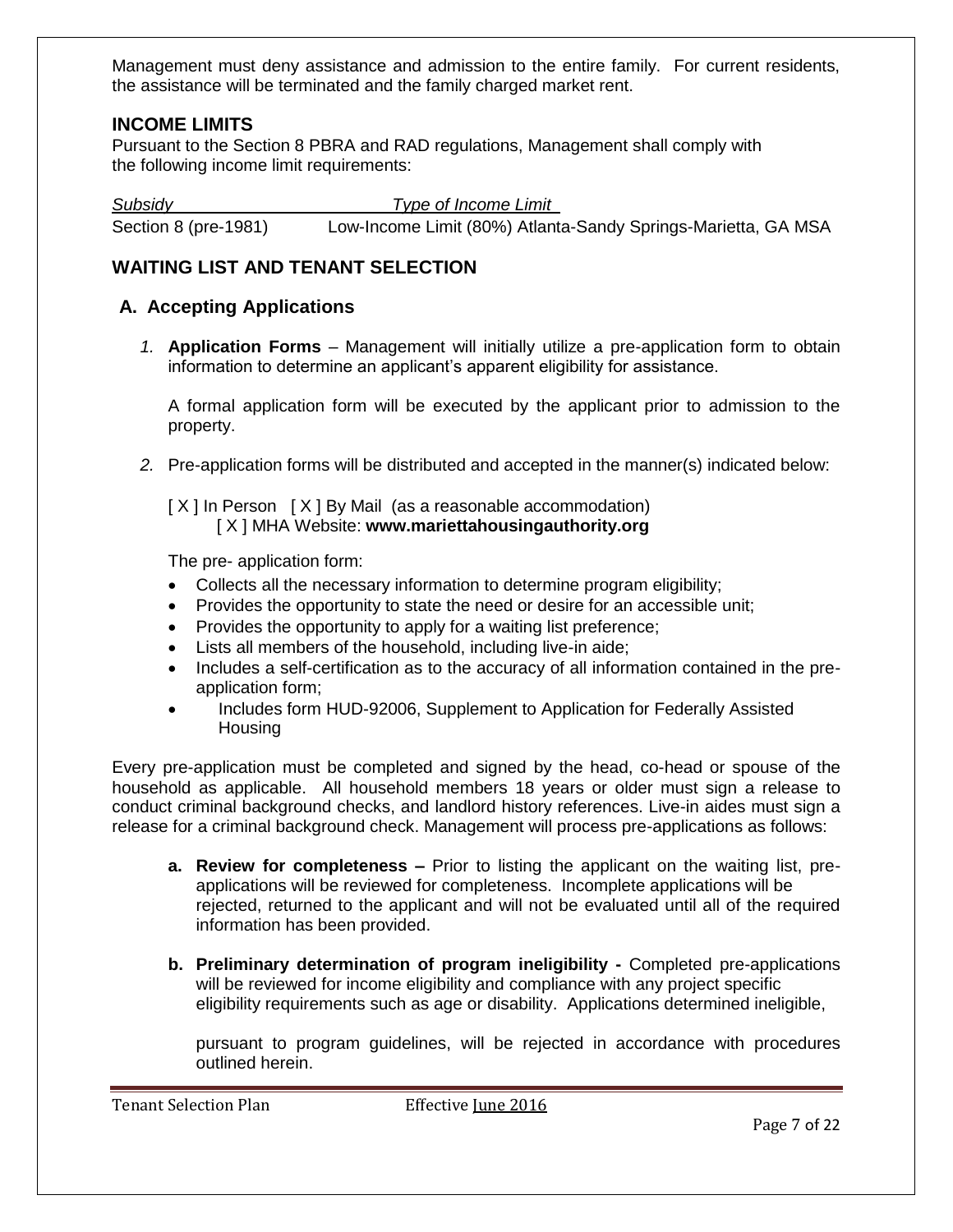- **c. Waiting list placement -** Once a fully completed pre-application is determined to meet income eligibility requirements and the household composition is determined appropriate for a unit at the development, the applicant will be placed on the property's waiting list. Assignment to a position on the waiting list will be based on this preliminary determination and will be formally verified as the applicant's name advances to the top of the waiting list. The applicant will be placed on the waiting list by date and time of receipt of the pre-application, within the correct preference category and bedroom size.
- **d. Notification of Decision on Application Status** Management will send a written response to each applicant of the status of their application. The response will be mailed not more than thirty (30) days from the date of receipt. The notice will include:
	- Result of the preliminary determination of eligibility,
	- Estimate of the time it may take before the applicant will be offered assistance,
	- Notice that the applicant is responsible for reporting changes in address, phone number, and preference status,
	- Where applicable, the applicant's qualification for a preference(s) for admission, and
	- A statement that the applicant has the right to meet with Management to discuss the determination made with respect to the application.

### **B. Preferences**

Branson Walk will select elderly/disabled families based on the following preferences based on our local housing needs and priorities.

Definitions:

- Elderly applicant defined as a family whose head or spouse or sole member is a person who is at least 62 years or age.
- Disabled applicant defined as a family whose head, spouse, or sole member is a person with disabilities.

Preferences will be selected from the waiting list as follows:

Category 1: Applicants who are elderly or disabled living in Cobb County.

### Category 2: Applicants who are elderly or disabled but do not live in Cobb County.

The residency preference will not have the purpose or effect or delaying or otherwise denying admission to the program based on the race, color, ethnic, national origin, sex, religion, familial status, age, disability, or actual or perceived sexual orientation, gender identity, or marital status. Elderly and/or persons with a disability automatically qualify for the appropriate preference.

Ten percent of the units at Branson Walk (12 units) are set aside for non-elderly disabled families. Pre-applications for non-elderly/disabled families will be placed on the waiting list based on date and time of receipt of completed pre-application. A preference will be given to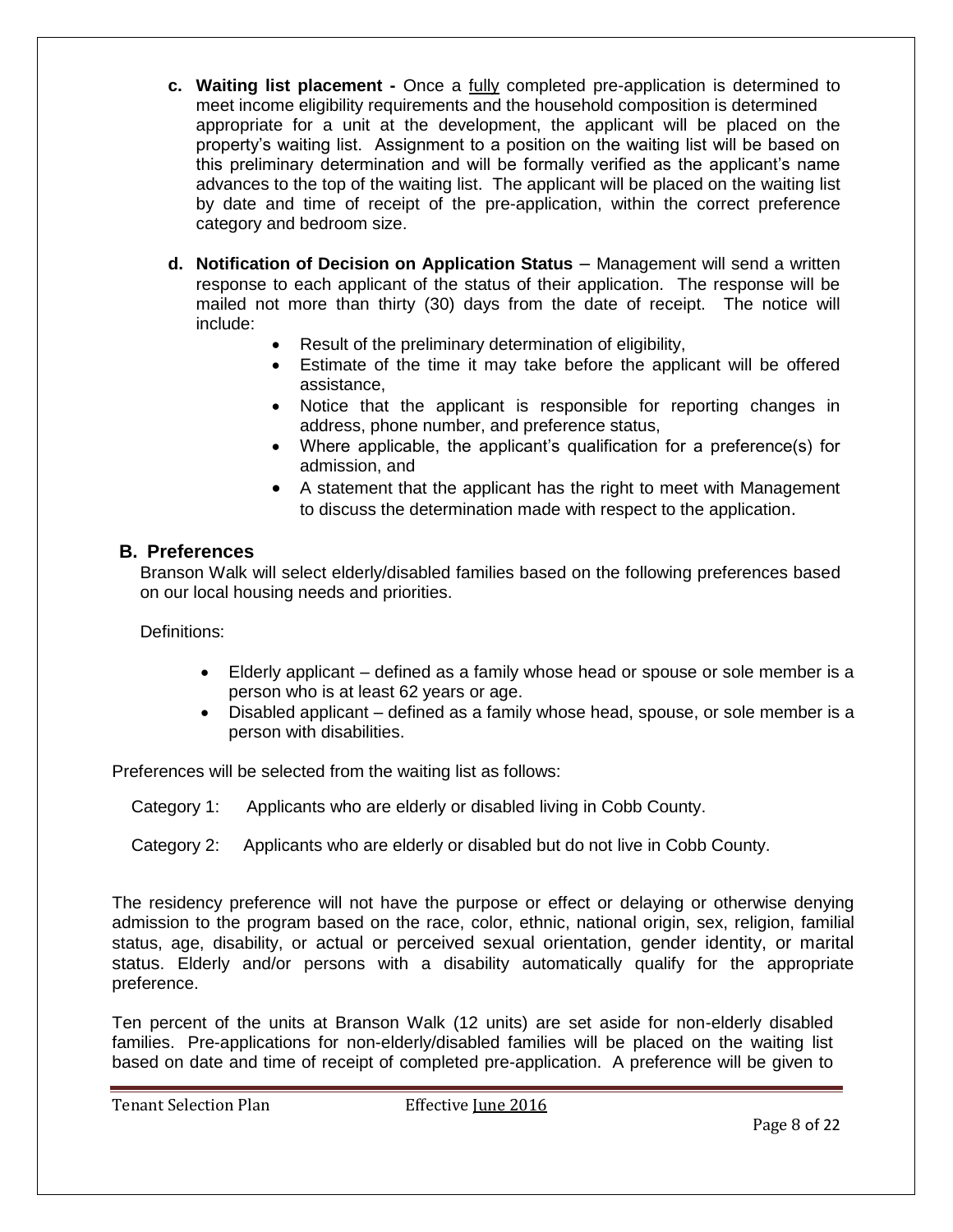the next non-elderly disabled applicant when a unit becomes available and total number of units

occupied by non-elderly disabled families falls below the cap of 12 units. If there are an insufficient number of non-elderly disabled families available, units shall be available for elderly applicants.

The date and time of pre-application will be noted and utilized to determine the sequence within the above prescribed preferences.

# **C. Income Targeting Requirements**

In order to achieve compliance with HUD's income targeting requirements, Management, within the established preferences above, will move in at least 40% of its applicants in a given year with incomes that do not exceed Extremely Low Income level (ELI). ELI is defined as the higher of 30% of area median income or the poverty level. Income targeting will be monitored on a monthly basis.

Management will accomplish this by utilizing Method 1 as stated in the HUD Handbook 4350.3 Rev-1, CHG-4. Management will admit only ELI families until the 40% target is met.

In chronological order, Management will select eligible applicants from the waiting list whose incomes are at or below the extremely low-income limit to fill the first 40% of expected vacancies in the property. This may result in skipping the next applicant on the waiting list if their income level is over the ELI limit. Once the target number of move-ins has been reached, Management will admit applicants in waiting list order.

Management will monitor the waiting list on a monthly basis to ensure compliance with the income targeting requirements. Management will examine the volume of unit turnover and applicant admissions for the past year and, based on this information, estimate the likely number of admissions for the coming year.

If it is determined from examining the current waiting list that the income targeting level may not be achieved, management will diligently make efforts to locate an applicant(s) at the extremely low income level. If a vacancy occurs and the next applicant will go over the target number of move-ins, and an extremely low income applicant cannot be located within 30 days, Management will fill the vacancy with the applicant on top of the waiting list and make the appropriate notations on the waiting list report.

# **D. Applicant Screening**

The screening process will be administered uniformly to all applicants without regard to race, color, religion, national origin, sex, age, disability, or actual or perceived sexual orientation, gender identity, or marital status. Each family head, spouse, or co-head, regardless of age, and all other household members who are at least 18 years or older must sign and date the HUD-required consent forms HUD 9887, Notice and Consent for the Release of Information to HUD and to a PHA, and form HUD 9887-A, Applicant's/Tenant's Consent to

Release of Information Verification by Owners of Information. Live-in aides must sign a release for a criminal background check. Management will process pre-applications as follows:

- Conduct criminal background checks;
- Credit bureau reports, including Eviction Screening;
- References from prior landlords;
- Record of a state mandatory lifetime sex offender registration;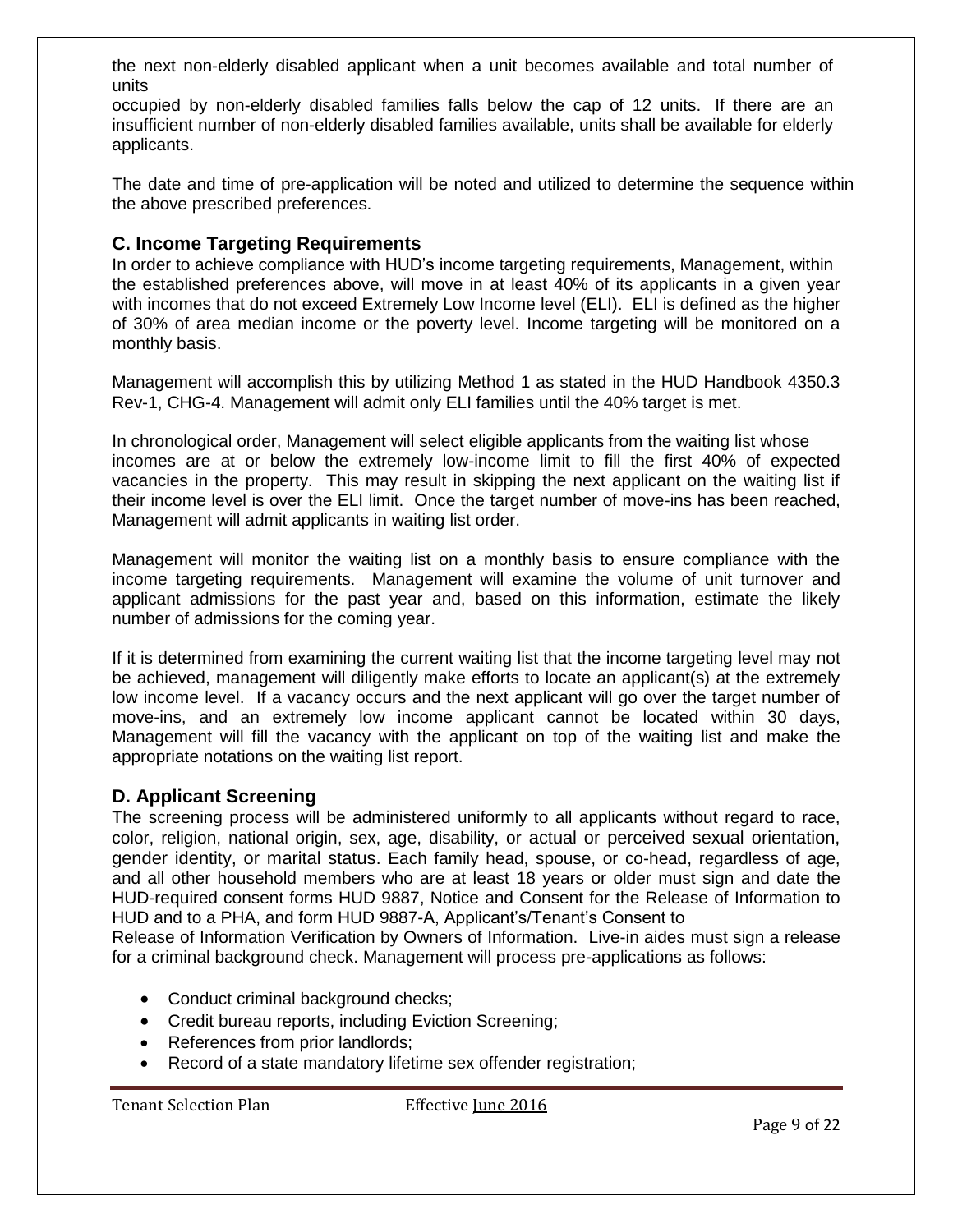Verification of income either from a present employer, appropriate agency, financial institution or other appropriate party. EIV Existing Tenant Search to determine if the applicant or a household member is residing in another HUD-subsidized unit.

# **E. Mandatory Denial of Admission**

An applicant and the applicant household shall be disqualified for a unit for any of the following reasons:

- Any household member who has a history of previous evictions due to lease violations or non-payment of rent within the past two years;
- Any household member who owes money to a federally funded housing program;
- Any household member who has been evicted from a federally-assisted property for drugrelated criminal activity or violent criminal activity for three years from the date of eviction. In making the ineligible determination, Management may consider (1) if the evicted household member has successfully completed an approved, supervised drug rehabilitation program; or (2) if the circumstances leading to the eviction no longer exist;
- Any household member who is currently engaging in illegal use of a drug or controlled substance, including medical marijuana notwithstanding any state law to the contrary. Currently engaging in illegal drug use means that the individual has engaged in the behavior recently enough to justify a reasonable belief that the individual's behavior is current;
- Any household member that has been convicted of methamphetamine production on the premises of a federally-assisted property;
- Any household member with a history of other criminal activity that threatens the health, safety, and right to peaceful enjoyment by other residents or the health and safety of staff or agents of the owner;
- Management's determination that there is reasonable cause to believe that a household member's abuse or pattern of abuse of alcohol could interfere with the health, safety or right to peaceful enjoyment of the premises by other residents;
- Management's determination that there is reasonable cause to believe that a household member's illegal use or a pattern of illegal use of a drug may interfere with the health, safety or right to peaceful enjoyment of the premises by other residents;
- Any household member who is subject to a State lifetime registration requirement under the state sex offender registration program.
- Any household with a member determined to be or for which there is reasonable cause to believe is illegally using a controlled substance (e.g. marijuana). Such use of illegal controlled substances is a violation of federal drug law, and cannot be used as a basis for a request for a reasonable accommodation.

# **F. Other Grounds for Denial of Admission**

- The applicant, or household member, has a history of disturbance of neighbors in a prior residence or behavior, which if repeated by a tenant, would substantially interfere with the rights of other tenants to peaceful enjoyment of their units.
- The applicant, or a household member, has caused damage or destruction of property at a prior residence, and such damage or destruction of property, if repeated by a tenant, would have a materially adverse effect on the housing development or any unit in such development.
- The applicant or a household member has displayed living habits or poor housekeeping at a prior residence, and such living habits or poor housekeeping, if repeated by a tenant, would pose a substantial threat to the health or safety of the tenant or other tenants or would adversely affect the decent, safe and sanitary condition of all or part of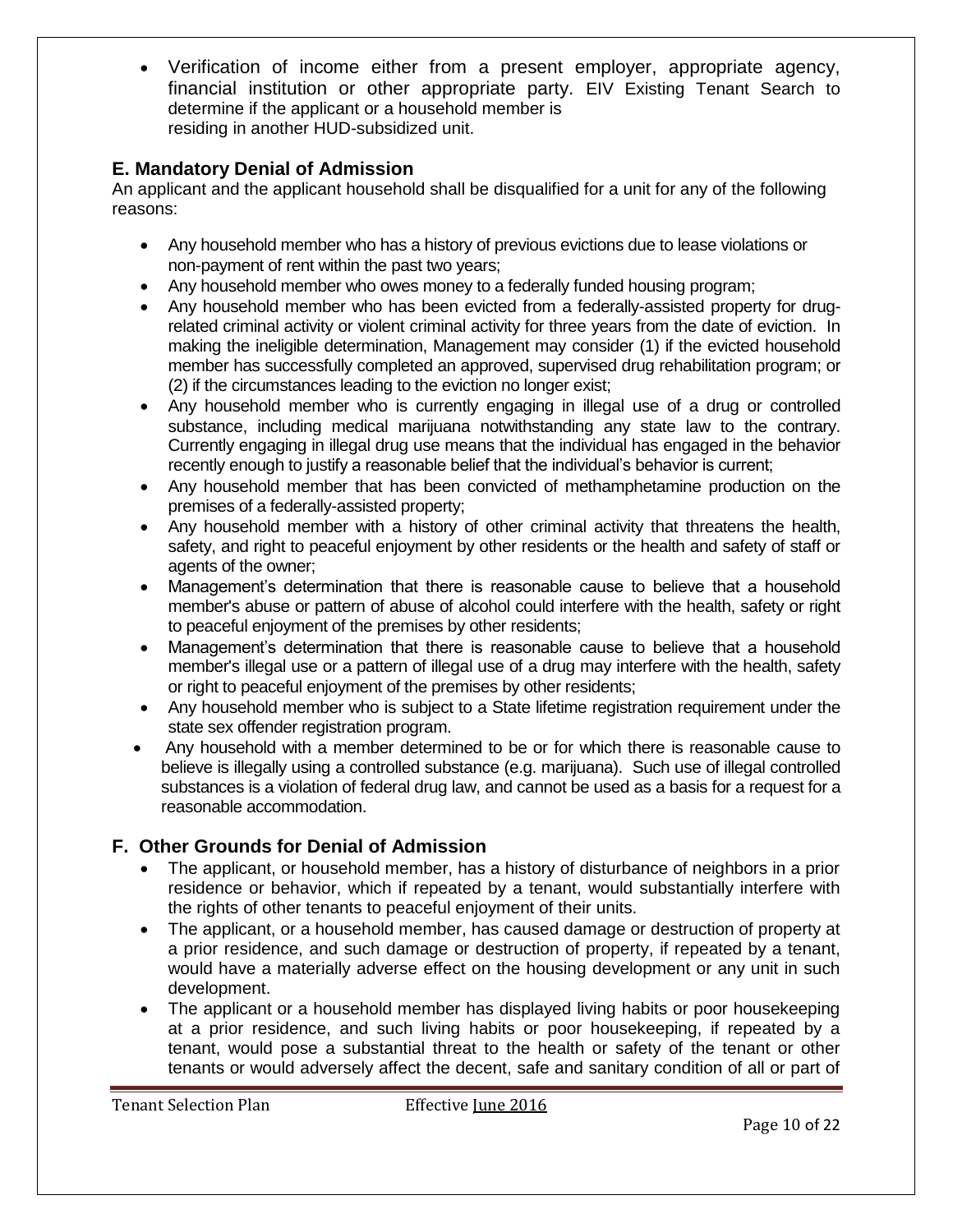the housing.

- The applicant or household member in the past has engaged in criminal activity, or activity in violation of state laws, which if repeated by a resident, would interfere with or threaten the rights of other residents (or the health and safety of the owner, employees, contractors, subcontractors, or agents of the owner) to be secure in their persons or in their property or with the rights of other residents to the peaceful enjoyment of their units and the common areas of the housing development.
- The applicant has a history of non-payment of rent and such non-payment, if repeated by a tenant, would cause monetary loss.
- The applicant has a history of failure to meet material lease terms or the equivalent at one or more prior residences, and such failure if repeated by a tenant of housing, would be detrimental to the housing development or to the health, safety, security or peaceful enjoyment of other tenants.
- The applicant has failed to provide information reasonably necessary for the housing provider to process the applicant's application.
- The applicant has misrepresented or falsified any information required to be submitted as part of the applicant's application or a prior application submitted within the last three years and the applicant fails to establish that the misrepresentation or falsification was unintentional.
- The applicant, or a household member, has directed abusive or threatening behavior which was unreasonable and unwarranted towards a management agent's employee during the application process or any prior application process within three years.
- The applicant does not intend to occupy housing, if offered, as his/her primary residence.
- The applicant or household member is a current illegal user of one or more controlled substances as defined in all applicable State and Federal laws. A person's illegal use or possession of a controlled substance within the preceding twelve months shall create a presumption that such person is a current illegal user of a controlled substance, but the presumption may be overcome by a convincing showing that the person has permanently ceased all illegal use of controlled substances. This disqualification of current illegal users of controlled substances shall not apply to applicants for housing provided through a treatment program for illegal users of controlled substances.
- The applicant or household member has been convicted of other criminal activity, including violent criminal activity that has the potential to endanger the health, safety, and welfare of other residents and staff. Examples include but are not limited to murder, rape, child abuse or molestation, aggravated assault, weapons and/or explosives violations, and arson.
- The applicant or household member has been convicted of drug related criminal activity including the manufacture, sale, distribution or possession with intent to manufacture, sell, or distribute a controlled substance.

# **G. Consideration of Mitigating Circumstances**

Management may consider whether the appropriate household member has completed a supervised drug or alcohol rehabilitation program and may require documentation of the successful completion of the rehabilitation program. Management may also require an applicant to exclude a household member when the member's past or current actions would prevent the household from being eligible.

As to other grounds for denial of admission, this plan provides for the consideration of mitigating factors that rebut the presumption that an applicant will be unable to meet the requirements of tenancy. Among the factors that should be considered are: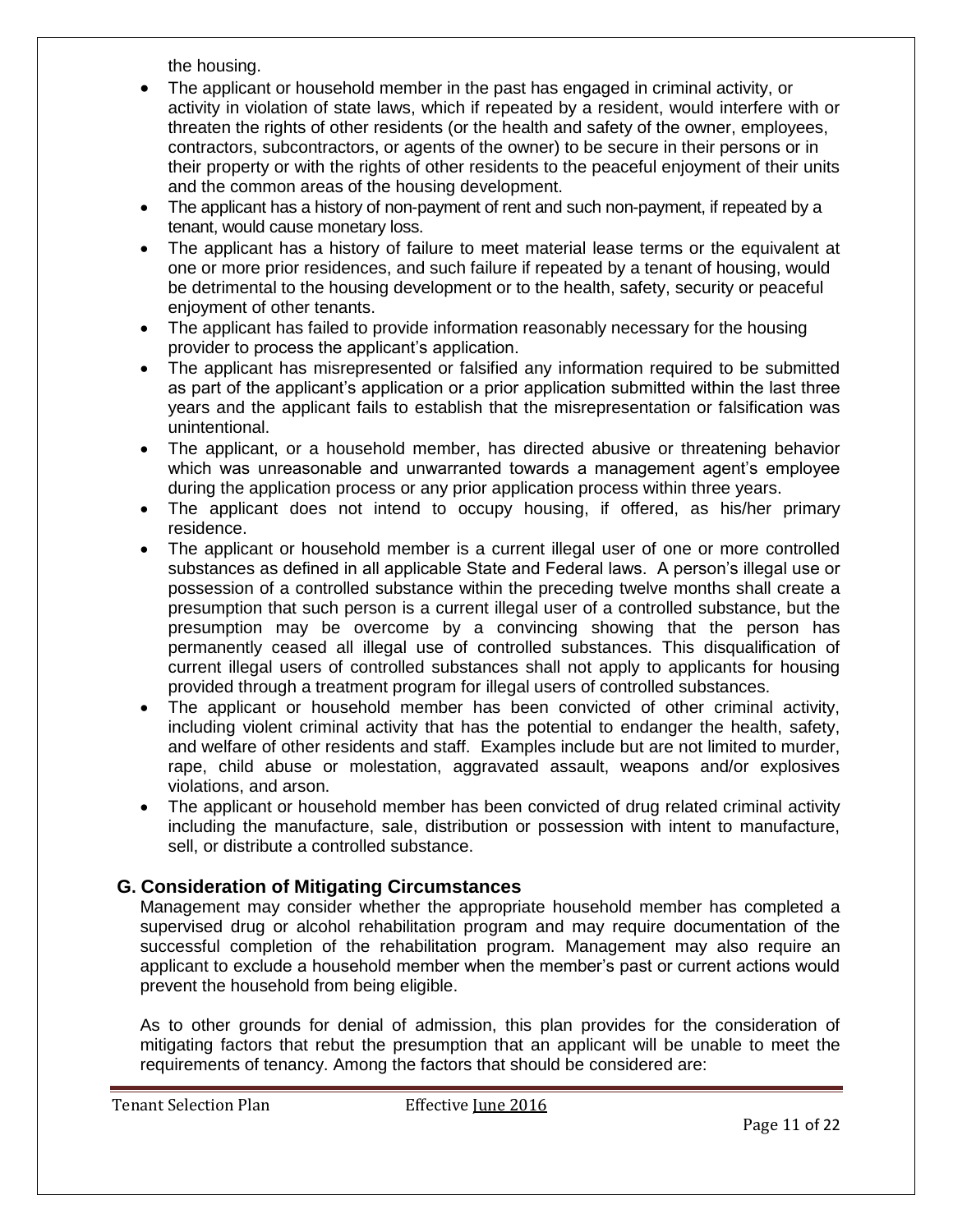- the severity of the potentially disqualifying conduct;
- the amount of time that has elapsed since the occurrence of such conduct;
- the degree of danger, if any, to the health, safety and security of others or to the security of the property of others or to the physical conditions of the housing development and its common areas if the conduct recurred;
- the disruption, inconvenience, or financial impact that recurrence would cause the housing provider; and
- the likelihood that the applicant's behavior in the future will be substantially improved.

In general, the greater degree of danger, if any, to the health, safety and security of others or to the security of property of others or the physical condition of the housing, the greater must be the strength of showing that a recurrence of behavior (which led to an initial determination that the applicant would not be able to meet the essential requirements of tenancy) will not occur in the future.

# **H. Rejecting Ineligible Applicants:**

Management will not discriminate against an applicant based on race, color, religion, sex, national origin, age, disability, or actual or perceived sexual orientation, gender identity, or marital status. Management may reject an applicant and the applicant household for occupancy or assistance for any of the following reasons:

- The applicant does not meet the eligibility requirements for the property; The applicant is unable to disclose and verify SSNs for all household members (except those who do not contend eligible immigration status or tenants who were 62 or older on January 31, 2010, whose initial determination for eligibility was begun before January 31, 2010).
- The applicant does not sign and submit verification consent forms or the Authorization for Release of Information (forms HUD-9887/9887-A). The applicant has characteristics that are not appropriate for the specific type of unit available at the time, or has a family of a size not appropriate for the unit sizes available.
- The household includes family members who did not declare citizenship or noncitizenship status, or sign a statement electing not to contend noncitizen status.
- The applicant does not meet Management's required screening criteria.

**I. Notification of Applicant Rejection -** If Management determines that the applicant does not meet the criteria for receiving assistance or is not eligible for a claimed preference, Management will promptly provide the applicant with written notice of the adverse determination. The notice will contain a brief statement of the reasons for the denial and state that the applicant has 14 days from the date of the notice to request an informal hearing to review the decision. The notice will also state that persons with disabilities may request reasonable accommodations to participate in the hearing process. The applicant may exercise other rights if the applicant believes that he/she has been discriminated against on the basis of race, color, religion, sex, handicap, age, familial status, national origin, disability, or actual or perceived sexual orientation, gender identity, or marital status.

Management will promptly notify the applicant in writing of the denial of admission or assistance in accordance with the property's Grievance Procedures.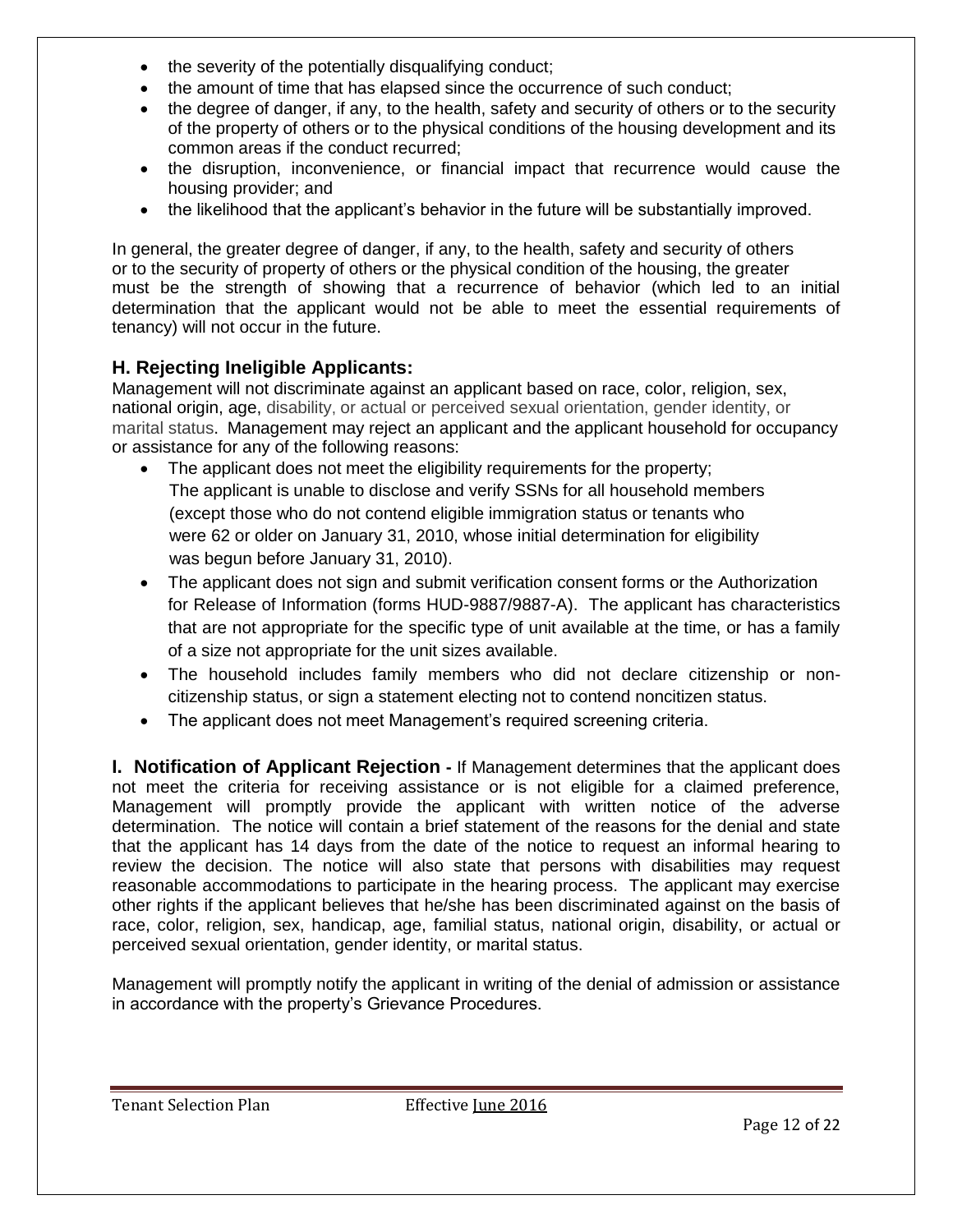### **OCCUPANCY STANDARDS**

Dwelling units are to be leased in accordance with the standards set forth below except that such standards may be waived if deemed necessary by management to achieve or maintain full occupancy or as a reasonable accommodation.

# **Number of Persons**

| <b>Bedroom Size</b> | <b>Minimum</b> | <b>Maximum</b> |
|---------------------|----------------|----------------|
| υ                   |                |                |
|                     |                |                |
|                     |                |                |

### **UNIT TRANSFER POLICY**

In filling vacant units, Management shall first offer current residents on the Transfer List the option to relocate to another unit in the development, provided such residents meet one of the following transfer conditions:

- A unit transfer due to a change in family size;
- A unit transfer due to a change in family composition;
- A unit transfer due to a deeper subsidy being available;
- A unit transfer for a medical reason certified by a doctor (Reasonable Accommodation); or
- A unit transfer based on the need for an accessible unit.
- Where persons without disabilities move into a physically accessible unit, they shall do so only after agreeing to move to a unit with no such design features at their expense within thirty (30) days of notification should an applicant or current resident require an accessible unit of the type currently occupied by the persons without disabilities.

Management shall maintain a formal transfer list for current residents pursuant to these conditions. When a vacancy occurs, Management shall determine if a transfer is warranted from the internal transfer list before proceeding to the general waiting list to select an applicant for the vacant unit.

When Management determines that a transfer is required, the Model Lease for Subsidized Programs states that the tenant:

- *May remain in the unit and pay the HUD-approved market rent; or*
- *Must move within 30 days after the owner notifies the family that a unit of the required size is available within the property.*

Depending upon the circumstances of the transfer, a tenant may be obligated to pay all costs associated with the move. However, if a tenant is transferred as a reasonable accommodation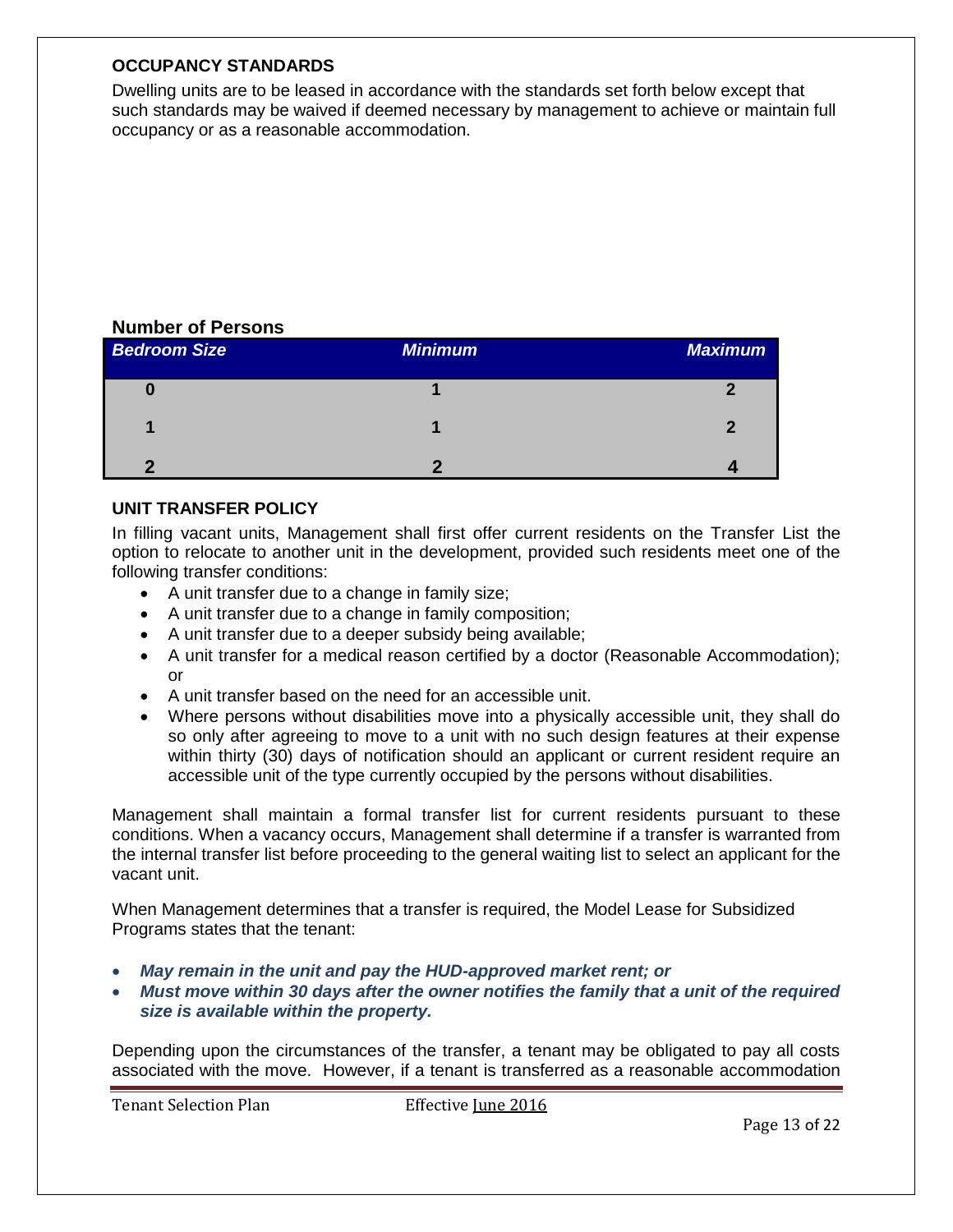due to a household member's disability, then Management shall pay the costs associated with the transfer, unless doing so would be an undue financial and administrative burden. Upon

approval of the transfer, residents must complete their move within ten (10) calendar days.

**PRIORITIES FOR ACCESSIBLE OR ADAPTABLE UNITS:** As applicable, persons with mobility, visual, or hearing impairments, or households containing at least one person with such impairment, will have first priority for units with the required accessible features. NOTE: Current residents requiring accessible/adaptable units shall have priority over applicants requiring the same type unit. Where persons without disabilities are moved into physically accessible units, they shall do so only after agreeing to move to a unit with no such design features at their expense should an applicant or current resident require an accessible unit of the type currently occupied by the persons without disabilities.

### **FAIR HOUSING AND 504 POLICIES**

It is the policy of Branson Walk to promote Equal Opportunity and Non-discrimination in compliance with, but not limited to, the Fair Housing Amendments Act of 1988, 42 U.S.C.A. 3601-3620, Section 504 of the Rehabilitation Act of 1973, 29 U.S.C.A  $\frac{1}{2}$  794 et seq., The Americans with Disabilities Act of 1990, 42 U.S.C.A. 33 12101-12213, Title VI of the Civil Rights Act of 1964, 42 U.S.C.A  $\overline{2}$  2000d, the Age Discrimination Act of 1975, 42 U.S.C.A,  $\overline{2}$  6101-6107, Executive Order 11,063, and all relevant State Laws.

In carrying out this Tenant Section Plan, Management will not discriminate on the basis of race, color, creed, religion, national or ethnic origin, citizenship, sex, sexual orientation, disability, age, gender or marital status or other basis prohibited by local, state or federal law in any aspect of tenant selection or matters related to continued occupancy. Management will also affirmatively market to the public in accordance with the Affirmative Fair Housing Marketing Plan.

**Applicants with Disabilities and Reasonable Accommodations-** Management will make reasonable accommodations in policies or reasonable modification of common or unit premises for all applicants with disabilities who require such changes to have equal access to any aspect of the application process or to the development and its programs and services. Management will, for example, arrange for sign language interpreters or other communications aids for interviews during the application process.

Management complies with all state and federal laws requiring housing providers to make reasonable accommodations or changes to these rules, procedures and housing units or properties, if such changes are necessary to enable a person with a disability to have equal access to and enjoyment of the unit, properties and other facilities or programs.

Reasonable accommodations will be made during the application process and during an individual's participation in the program; provided the accommodation does not present an undue financial or administrative burden. Any accommodation or change must be necessary for the individual to have equal access and enjoyment of the housing and programs, not just be desirable.

Management will consider suggested accommodations from the individual and determine whether the request is reasonable from a financial and administrative point of view. If such accommodation is not deemed reasonable, Management will work with the individual to provide an alternative accommodation that would meet their disability needs.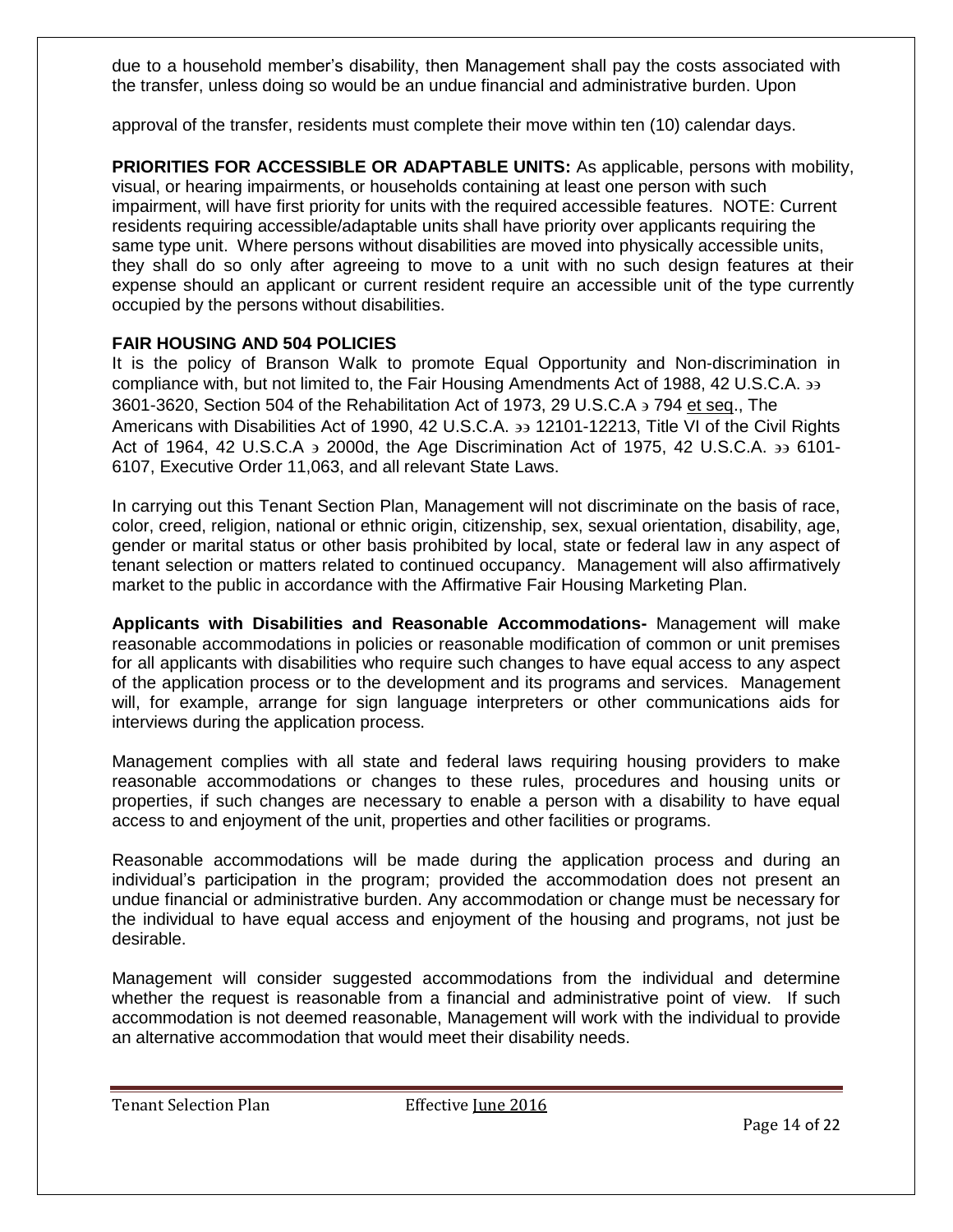Requests may be denied if the request poses an administrative or financial burden on the property.

**504 Modification Requests -** Any 504 Modification Requests and supporting documentation must be submitted in writing, and will be reviewed by the 504 Coordinator. An answer will be given in writing within 10 working days, unless there is a problem getting all the information needed or a longer time is agreed upon.

If the request is denied, the reason will be explained to the applicant/resident and other feasible options which do not present a financial and/or administrative burden, or otherwise pose a fundamental alteration to the nature of the housing program may be explored.

All questions or grievances concerning reasonable accommodations requests or denials should be directed to the 504 Coordinator as follows:

> **Joe Reece Section 504 Coordinator 95 Cole Street Marietta, GA 30060 770-419-5139**

### **TTY/TDD: 1-800-255-0135 Georgia Relay Service**

**Procedures for Assigning Accessible Units -** Units with originally constructed design features (or subsequently altered to provide features) for persons with physical disabilities will be assigned as follows:

- Transfers within the project will take precedence over new applicants.
- New applicants requiring accessible features will be offered such units in the order of their standing on the waiting list, determined by date and time the application was received.

### **OPENING AND CLOSING THE WAITING LIST**

Management will administer the waiting list in accordance with the following procedures:

- If an applicant is eligible for tenancy, but no appropriately sized unit is available, Management will place the family on the waiting list for the project. Persons needing handicapped accessibility may apply for a standard unit, as well as an accessible unit, at their discretion.
- The waiting list at a minimum will include the date and time an applicant submitted an application, the name and head of household, the annual income level, identification of the need for an accessible unit, preference status and unit size. Waiting lists will be organized by type of unit, applicant preference, and date and time of application within each preference category.
- The waiting list will be maintained electronically and will be available on a computer report. A printed copy of the waiting list will be generated on a monthly basis and maintained for a minimum of three years.
- Each applicant will be placed on the waiting list chronologically according to the date of the completed application within the applicable preference categories.
- The waiting list may be closed for a specific unit size if the projected turnover rate indicates that an applicant would be unable to obtain a unit within one year.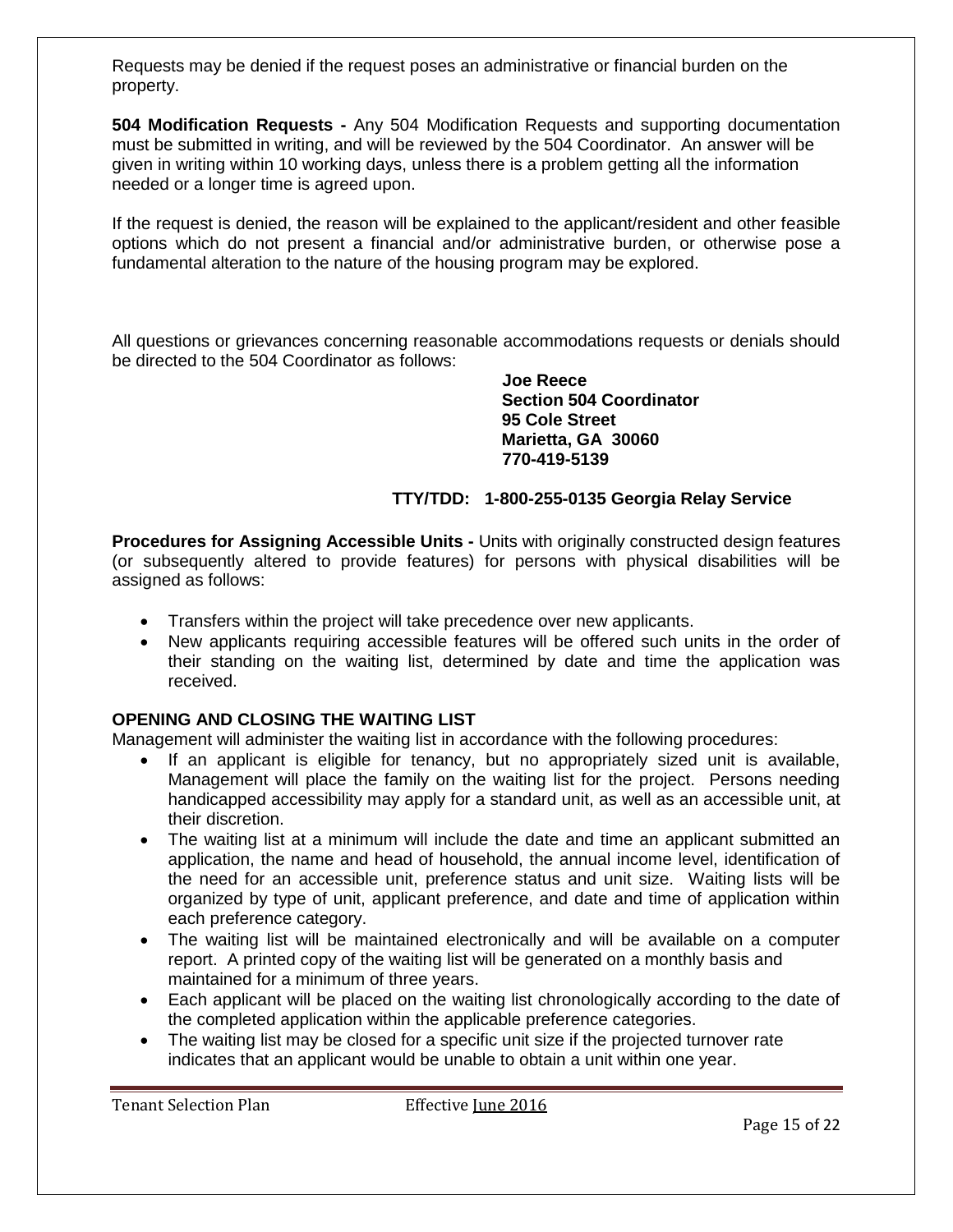Management will advertise the waiting list closing in the Marietta Daily Journal, Marietta Housing Authority website, and post a notice on the property's bulletin board and at the Marietta Housing Authority's Central Office.

 When an applicant pool is no longer adequate, Management shall advertise the reopening of the waiting list in the Marietta Daily Journal, Marietta Housing Authority's website, and as otherwise required by the Affirmative Fair Housing Marketing Plan. The notice will contain the date the waiting list will reopen and detailed information regarding the application and selection process. Such information shall include provisions for application by persons with disabilities. MHA may use a first-come, first served system or may use a lottery or other random choice technique. The notice will be posted on the property's bulletin board and at the Marietta Housing Authority Central Office.

### **STUDENT RULES**

Management must determine a student's eligibility at move-in, annual recertification, initial certification, and at the time of an interim recertification if the family reports that a household member is a student.

Section 8 assistance shall not be provided to any individual who:

- Is enrolled as a full or part-time student at an institution of higher education for the purpose of obtaining a degree, certificate, or other program leading to a recognized educational credential; and
- Is under the age of 24, or
- Is not a veteran, or
- Is not married, or
- Is not a person with disabilities, and was not receiving assistance as of November 30, 2005; or
- Does not have a dependent child, or
- Is not living with his or her parents who are receiving Section 8 assistance, or
- Is individually ineligible for section 8 assistance or has parents who are, and individually or
- jointly, ineligible for assistance; or
- Is not eligible as an independent student as defined by U.S. Department of Education, or
- Has not established a separate household from parents for at least one year prior to application, or has not been claimed as a dependent by parents pursuant to IRS regulations.

Any financial assistance a student receives (1) under the Higher Education Act of 1965, (2) from private sources, or (3) from an institution of higher education that is in excess of amounts received for tuition and mandatory education fees charged by the institution is included in annual income, except if the student is over the age of 23 with dependent children, or is living with his or her parents who are receiving assistance.

# **PROTECTION FOR VICTIMS OF DOMESTIC VIOLENCE (VAWA)**

Based on the provisions of the Violence Against Women's Act of 2005 and Reauthorization Act of 2013, Management will protect tenants and family members of tenants who are victims of domestic violence, dating violence, sexual assault, or stalking from being denied, evicted or terminated from housing assistance based on acts of such violence against them. At lease signing, Management will have tenants execute the VAWA Lease Addendum (HUD form 91067.)

When responding to an incident or incidents of actual or threatened domestic violence, dating violence, sexual assault, or stalking that may affect a current tenant's participation, Management will request in writing that an individual complete, sign and submit, within 14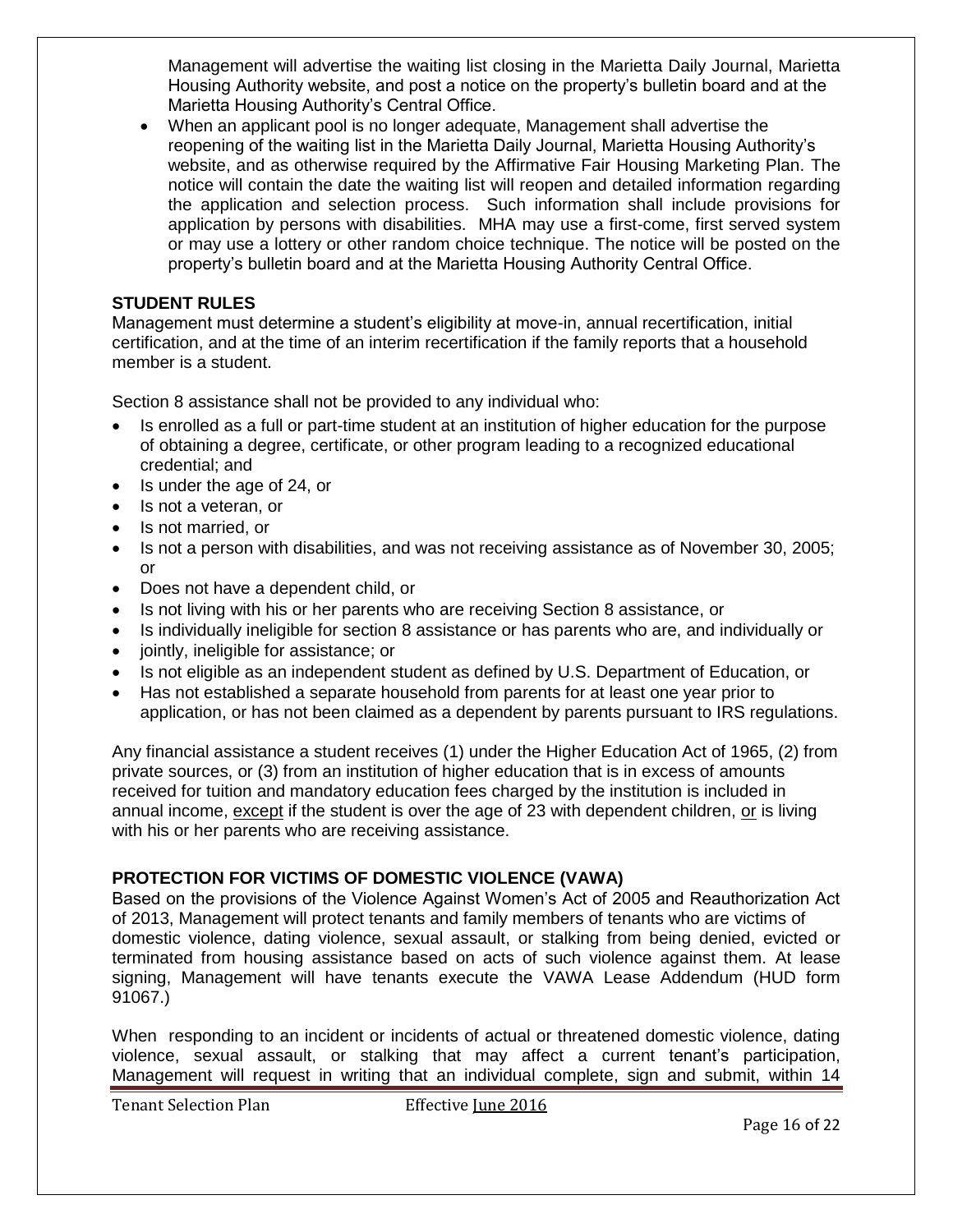business days of the request, a HUD Form 91066 Certification of Domestic Violence, Dating Violence, Sexual Assault, or Stalking, whereby the individual certifies that he/she is a victim of domestic violence, dating violence, or stalking, and that the incident or incidences in question are bona fide incidences of such actual or threatened abuse, along with any available documentation of the abuse.

In lieu of a certification form, or in addition to the certification form, a tenant may provide one of the following: (1) a Federal, State, tribal, territorial, or local police record or court record; (2) documentation signed and attested to by an employee, agent or volunteer of a victim service provider, an attorney or a medical professional, from whom the victim has sought assistance in addressing domestic violence, dating violence, sexual assault, or stalking, or the effects of abuse, in which the professional attests under penalty of perjury (28 U.S.C. 1746) to the professional's belief that the incident or incidents in question are bona fide incidents of abuse, and the victim of domestic violence, or stalking has signed or attested to the documentation.

If the individual does not provide the form HUD-91066 or the information that may be provided in lieu of the certification by the 14th business day or any extension of that date provided by Management, none of the protections afforded to the victim of domestic violence, dating violence or stalking will apply. Management will therefore be free to evict, or to terminate assistance, in the circumstances authorized by otherwise applicable law and lease provisions.

All information provided to Management relating to the incident(s) of domestic violence, including the fact that an individual is a victim of domestic violence shall be retained in confidence and shall neither be entered into any shared database nor provided to any related entity, except to the extent that such disclosure is (i) requested or consented to by the individual in writing; (ii) required for use in an eviction proceeding or termination of assistance; or (iii) otherwise required by applicable law.

Management will retain all documentation relating to an individual's domestic violence, dating violence or stalking in a separate file that is kept in a separate secure location from the other tenant files.

### **SCREENING PROCEDURES**

Management will secure background information from one or more of the following sources for all adult household members to obtain information regarding an applicant's ability to meet the essential requirements of tenancy:

- References from prior landlords;
- Credit bureau reports
- Eviction screening
- Record of prior criminal history. Management will obtain criminal history reports as part of the tenant selection process;
- Record of a state mandatory lifetime sex offender registration;
- Verification of income either from a present employer, appropriate agency, financial institution or other appropriate party.
- Verification of a disability from a medical professional when the applicant requests a modification to a unit, eligibility for a preference based on disability status, or a reasonable accommodation. Inquiries concerning a person's disability or disabilities in this regard will be limited to verification of the disability and the need for an accommodation or the qualification for a program.
- EIV Existing Tenant Search to determine if the applicant or a household member is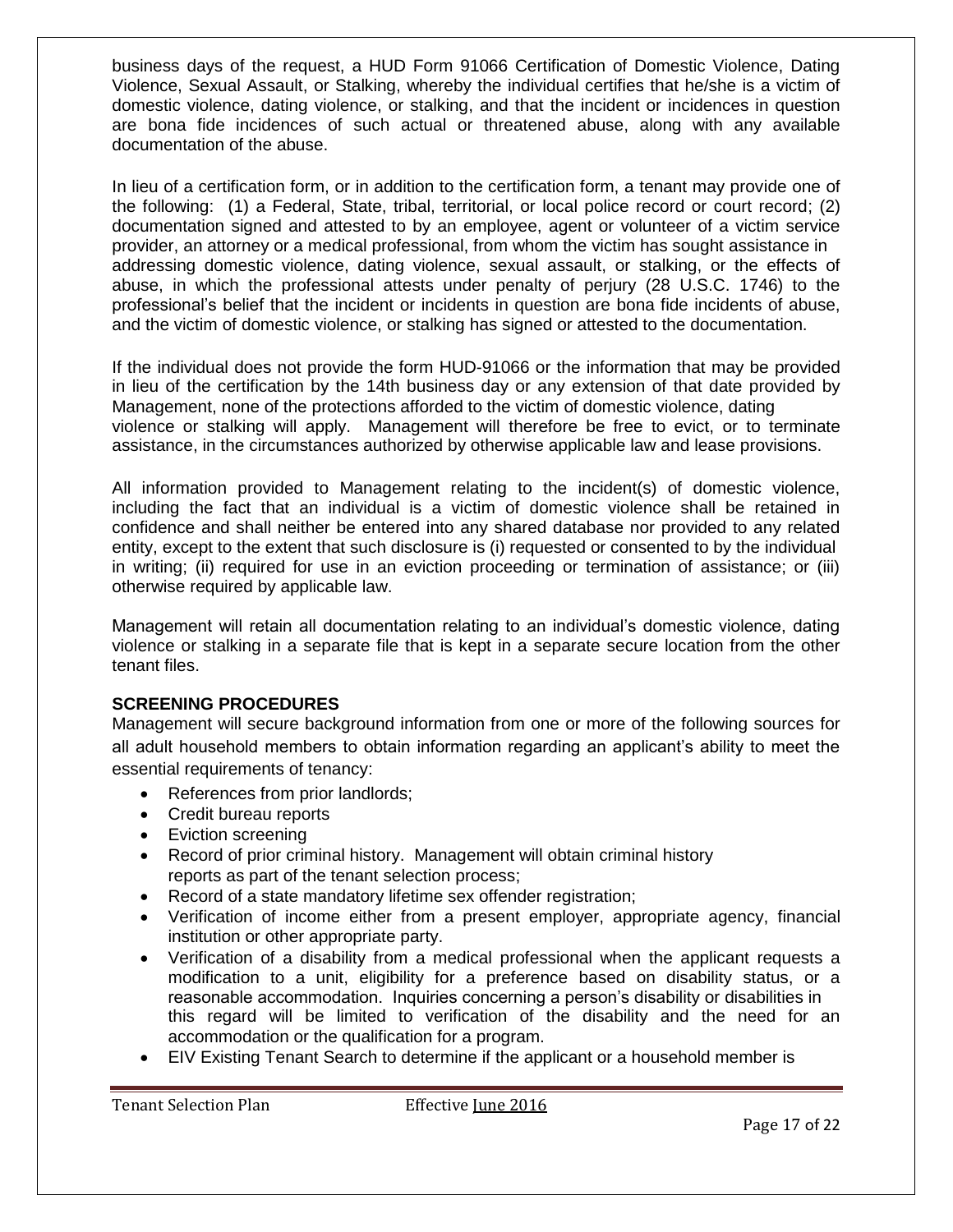residing in another HUD-subsidized unit.

The screening process will be administered uniformly to all applicants without regard to race, color, religion, national origin, sex, familial status, disability, or actual or perceived sexual orientation, gender identity, or marital status.

### **WHEN APPLICANT INFORMATION CHANGES**

Applicants are responsible for informing Management in writing of any changes in address, telephone number, household composition, and preference status by filling out a Status Change Form at the property. If mail is returned due to an applicant's failure to provide a correct mailing address, the application will be removed from the property's waiting list.

### **UPDATING THE WAITING LIST**

The waiting list will be updated periodically as deemed necessary by Management. Every household on the waiting list will be mailed a notice requiring a response within a fixed period if the household wants to remain on the list. If a household returns the response letter in a timely fashion and the household composition has not changed, it will remain on the list as before.

If a household returns the letter in a timely fashion and the household composition or preference status has changed, the family may be assigned to the waiting list for a different sized unit, or preference category, but the original application date will be retained.

If a household's letter is returned by the US Post Office as "undeliverable," the manager will remove the household from the waiting list – so noting on the applicant's waiting list electronic record. The returned letter will be retained in the applicant's file; or

If there is no response from the household in the allotted time, the applicant will be removed from the waiting list.

The applicant(s) will be notified in the update letter that if the update application is not returned in a timely manner, in order to be reinstated to the waiting list, the applicant will have to fill out and submit a new application.

In the event that an applicant has requested an alternate form of communication, the above information will be communicated to the applicant in the format requested.

# **LEASE PROCESSING**

### **Offer of Available Units**

When a unit becomes available for occupancy, it will be offered to the applicant at the top of the waiting list for that apartment type. The applicant will be mailed a letter stating that the applicant has seven (7) calendar days to contact Management to complete the full application process. If the applicant fails to respond within the required timeframe, the application will be cancelled and the apartment will be offered to the next applicant on the waiting list.

Upon offer of an apartment, the applicant shall have an opportunity to inspect the apartment along with management and to sign a rejection or acceptance of offer form. Upon acceptance of the offer, the applicant will then be assigned a deadline for move-in.

Before the end of this period, the applicant must complete all outstanding preoccupancy requirements such as leasing interview, and lease execution. Normally, this deadline will be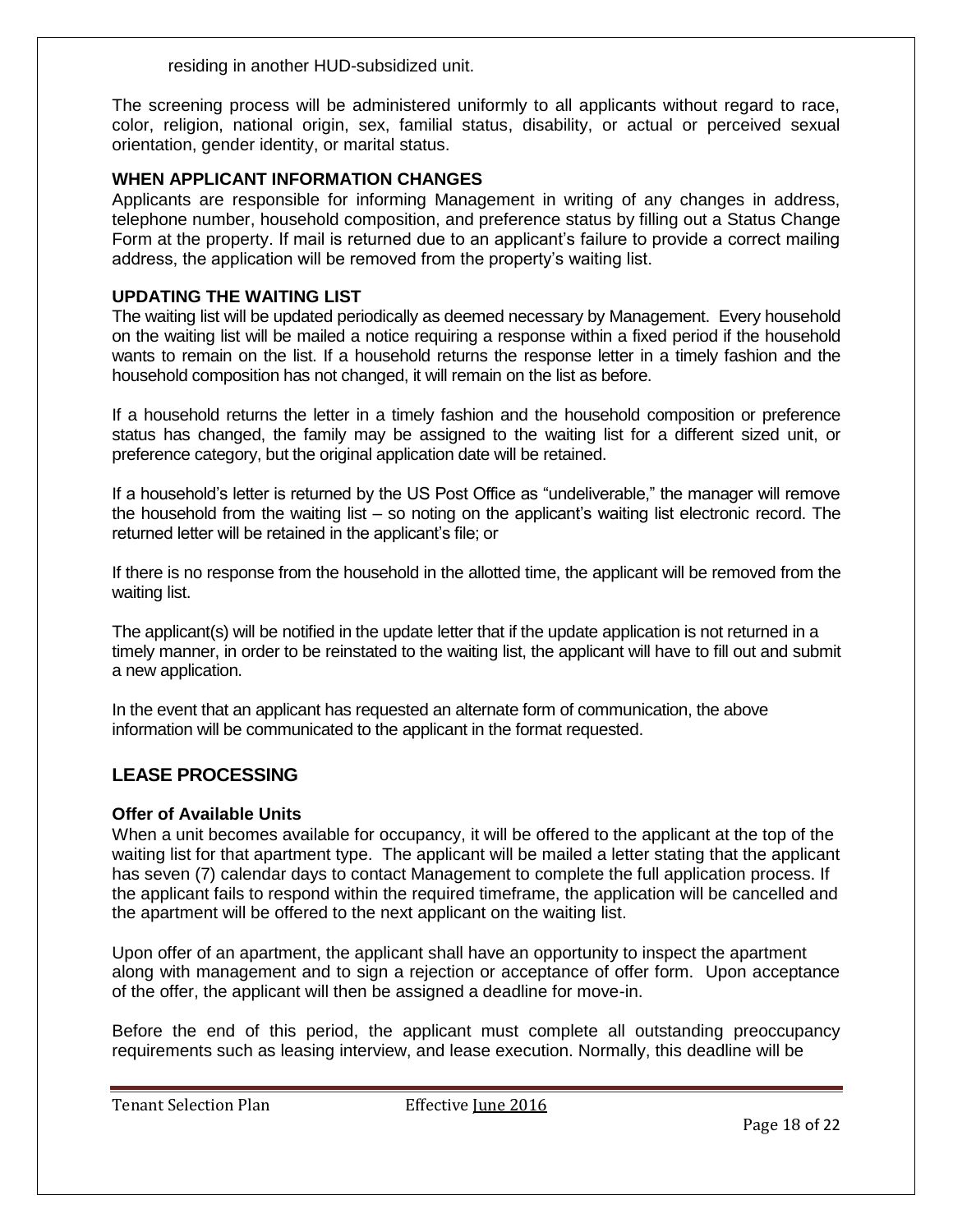within five working days of offer acceptance, but may be extended by Management as a reasonable accommodation.

Failure to complete all of the move-in requirements within the assigned period will result in withdrawal of the offer and cancellation of the application.

If an applicant refuses the offer of a unit the application will be cancelled and if the waiting list for this property is open, the applicant will be given the option to reapply for housing assistance. If there is no response from the household in the allotted time, the applicant will be removed from the waiting list. If the applicant responds that they do not wish to proceed with their application at that time the application will be cancelled and, if the waiting list is open, the applicant will be given the option to reapply.

### **Prior to Move-In/Tenant Interview**

Prior to taking occupancy, Management will meet with all residents of the apartment and explain at a minimum the following topics:

- 1. Security Deposits and refunds
- 2. Use of the EIV System after move-in
- 3. Annual Recertification process
- 4. Interim Recertification process
- 5. Unit inspections
- 6. House Rules
- 7. Transfer Policy
- 8. Section 8 student eligibility
- 9. Violence Against Women Act
- 10. Reporting requirement for income increases of \$200 or more per month
- 11. Reporting changes in household composition
- 12. Unit rent and other charge
- 13. HUD Model Lease
- 14. Pet Policy

**Leasing of Dwelling Unit -** The Head of Household and all adult household members (age 18 and older) are required to execute the HUD Model Lease and VAWA Addendum. A copy of the lease will be provided to the lessee and the original will be filed as part of the permanent record established for the family.

# **CHARGES FOR FACILITIES AND SERVICES**

**Application and screening fees** - There is no fee for application or screening for any subsidized unit.

**Damages** – Residents will be charged for damage to property caused by carelessness, misuse, or neglect on the part of the tenant, household member, or visitor. The tenant is obligated to reimburse management for damages within 30 days after the tenant received a bill from management.

**Late payment of rent –** Rent is due on the first day of each month with a grace period of five (5) days. A late fee will not be charged until the sixth day of the month. If the rent is paid on the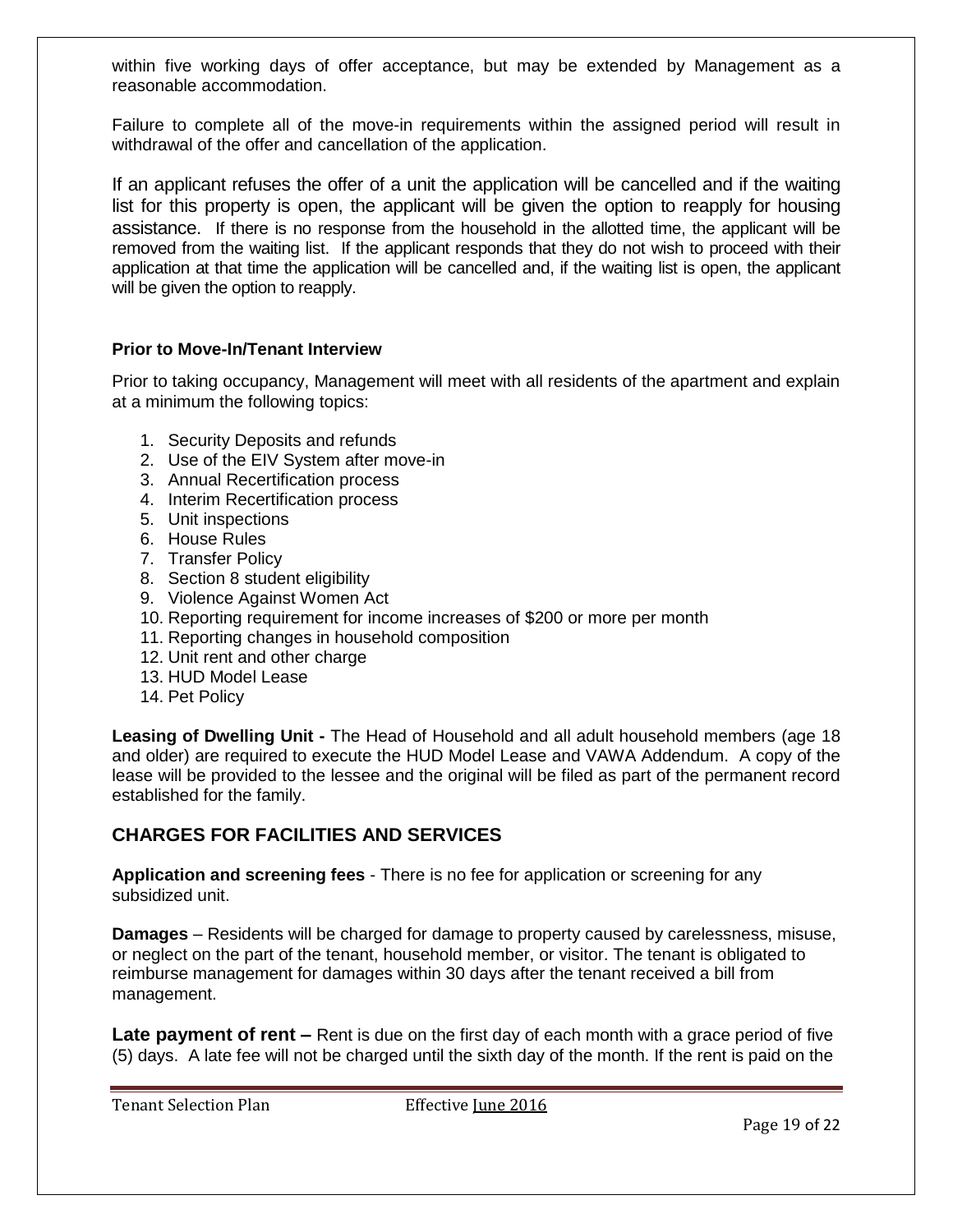sixth day there will be a \$5 fee due. Late fees will accrue at the rate of \$1 for each day thereafter not to exceed 30 days.

**Lock-outs & lost keys** – All residents will be charged \$17.50 for replacement of door keys and \$25 for replacement of mail box keys.

**Returned checks –** A fee of \$35.00 will be charged for returned checks on the second occurrence.

# **SECURITY DEPOSIT REQUIREMENTS**

Prior to move-in all new residents with leases effective after the RAD conversion will be charged a one-time security deposit equal to the Total Tenant Payment or \$50.00 whichever is greater. Upon request, Management may offer the applicant a Payment Agreement for the Security Deposit to be paid in not more than three payments. The deposit will be refunded within 30 days after the resident has moved out, assuming there is no damage greater than normal wear and tear to the vacated unit. Charges for damages and unpaid rent may be deducted from the security deposit. Management will provide the tenant with a detailed listing of items deducted from the security deposit within 30 days of vacating the unit.

# **UNIT INSPECTIONS**

Upon move-in, new residents with leases effective after the RAD conversion will inspect the apartment together with Management, and shall make note of any deficiencies in the unit. The inspection form will be used again upon move-out and the resident will be charged for any damages beyond normal wear and tear with the exception of items noted at move-in.

All units are inspected a minimum of once per year for housekeeping, damage and general repair. Residents will be notified at least 48 hours in advance of an inspection. In addition, residents must submit (upon 48-hour notification) to inspection by government and/or program officials.

# **ANNUAL RECERTIFICATION**

To ensure that assisted tenants pay rent commensurate with their ability to pay, HUD requires the following:

- 1. Management must conduct a recertification of family income and composition at least annually by the annual recertification anniversary date. If the family's income comes from "fixed" income sources management may opt to only perform verifications once every three years, but will apply the standard COLA annually. Full examination of family income must be conducted upon admission and at least every three years
- 2. Tenants must supply the information requested by executing the Recertification Application and must provide all requested supporting documentation.
- 3. Tenants must sign consent forms and asset declaration forms each year.
- 4. Management must use the EIV Income Report as third-party verification of income from sources available on EIV; i.e., Social Security benefits, wages, Unemployment benefits.
- 5. Management must obtain third-party verification of income sources not reporting data in EIV; i.e., Child Support, alimony, pensions, VA benefits, income from assets, gifts, valuation of assets and all other sources of income.
- 6. Residents must provide documentation of other eligible factors used in determining allowances in the family's TTP; e.g., medical expenses, and handicapped expenses, and child care payments.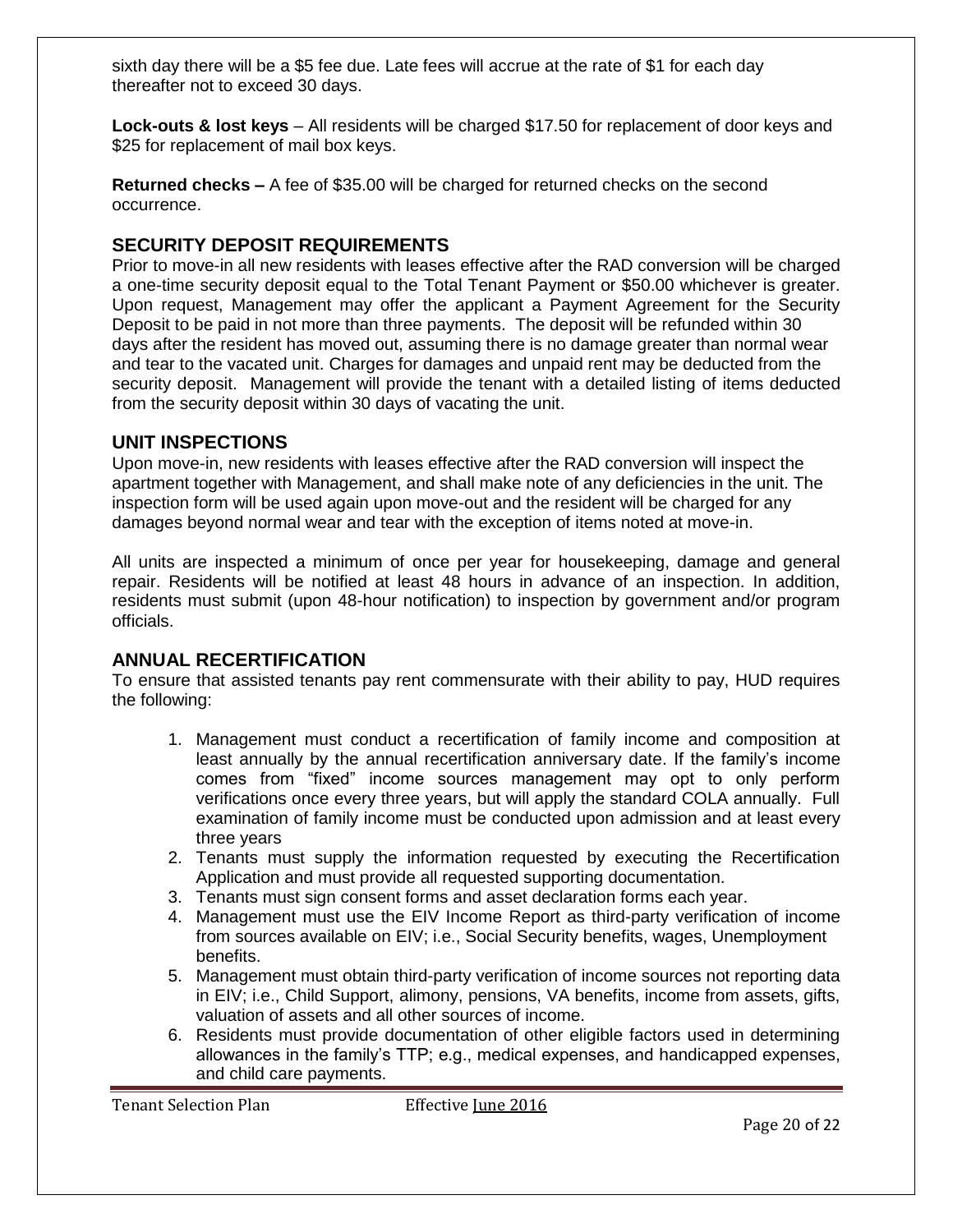Management must send Recertification Reminder notifications to residents to meet with management beginning at 120 days prior to the annual recertification anniversary date. If the tenant does not respond, a Second Reminder Notice will be sent at 90 days prior to the annual recertification anniversary date. If the tenant fails to respond, a Third Reminder Notice will be sent to the tenant at 60 days prior to the annual recertification that includes a 60-day notice to terminate assistance if the tenant fails to respond. If the tenant fails to respond by the 10<sup>th</sup> day of the 11<sup>th</sup> month prior to the recertification anniversary date, the tenant may be charged market rent until such time as he or she complies with the recertification requirements.

If the tenant complies with the annual recertification process, Management must provide at least a 30-day written notice of any rent increase. If the tenant does not report in a timely manner, the requirement to provide a 30-day notification of rent increase is waived.

At annual recertification, an Initial Notice of Recertification will be provided to the resident indicating the reporting requirements and deadlines for the next annual recertification.

Residents who do not comply with the recertification requirements in a timely manner or fail to provide requested documentation may be subject to a rent increase, charged market rate rent and/or evicted, unless there are verified medical reasons or other extenuating circumstances that apply.

# **INTERIM RECERTIFICATION REPORTING POLICY**

Residents must notify Management within ten calendar days of the occurrence of the following:

- 1. A family member moves out of the unit;
- 2. The family proposes to move a new member into the unit;
- 3. An adult member of the family who was reported as unemployed on the most recent certification or recertification obtains employment;
- 4. The family's income cumulatively increases by \$200 or more per month.

Residents may request an interim recertification due to any changes occurring since the last recertification that may affect the TTP or tenant rent and assistance payment for the tenant. Changes a tenant may report include:

- 1. Decreases in earned income or benefits;
- 2. Increases in allowances such as medical expenses or child care;
- 3. Other changes affecting the TTP, such as a family member who attains the age of 62, or a family member becoming disabled.

When reporting changes in income and/or family composition, the resident must execute a Declaration Form and list current information for all household members. The resident must provide all requested documentation to substantiate the change.

When proposing to add a new household member, Management will apply screening criteria to all adults (including live-in aides) for drug related criminal activity, other criminal activity, State sex offender registration, and EIV Existing Tenant Search before approving the move-in.

The proposed household member must disclose and provide verification of their SSN (including live-in aides). New household members (except live-in aides) must provide information regarding all sources of income, execute the Ethnic Racial Data Form, Declaration of